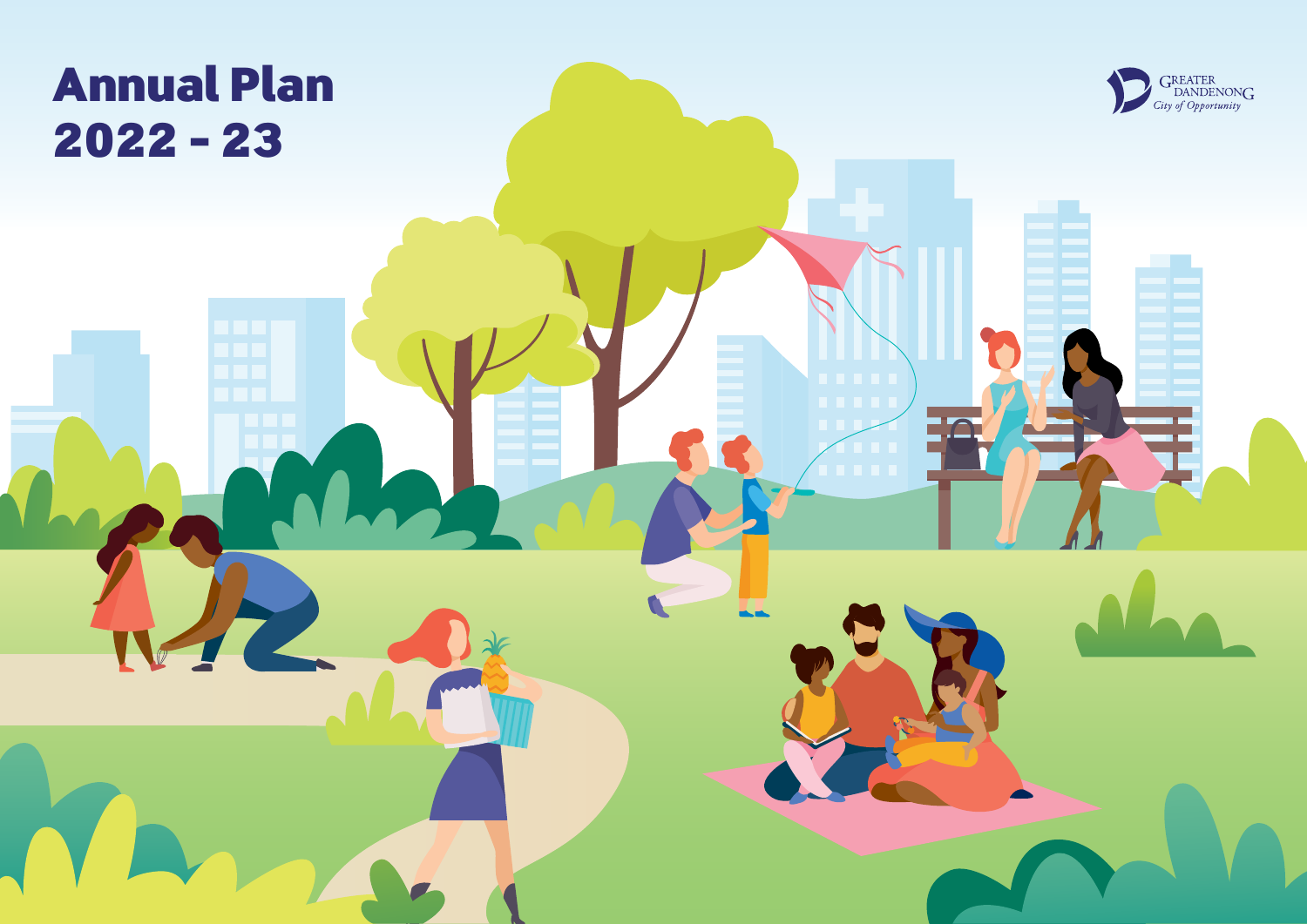# A socially connected, safe and healthy city

| 1. Improve participation and access to sport and recreation activities to support active living                                                                                                            |                                                                    |
|------------------------------------------------------------------------------------------------------------------------------------------------------------------------------------------------------------|--------------------------------------------------------------------|
| <b>Actions</b><br>• Complete and execute outstanding and new Joint Use Agreements between the Department of Education and City of<br><b>Greater Dandenong</b>                                              | <b>Department</b><br>• Community Development, Sport and Recreation |
| • Implement the Year Three actions of the 'Make Your Move' Greater Dandenong Physical Activity Strategy 2020-30 to<br>improve health outcomes for our diverse and multicultural community                  | • Community Development, Sport and Recreation                      |
| 2. Increase meaningful engagement and facilitate collaboration and partnerships to enhance the health,<br>wellbeing and resilience of the Greater Dandenong Community                                      |                                                                    |
| <b>Actions</b>                                                                                                                                                                                             | <b>Department</b>                                                  |
| • Support the establishment and transition of South East Leisure in the management of Council's major aquatic and<br>recreation facilities                                                                 | • Community Development, Sport and Recreation                      |
| • Support engagement, transparency and share outcomes of the impact of Council's grant programs                                                                                                            | • Community Development, Sport and Recreation                      |
| . Support the implementation of the Greater Dandenong Social Prescribing Network Pilot initiatives through regular network<br>meeting attendance and linkage with other Council service programs           | • Community Development, Sport and Recreation                      |
| • Promote and support, via strategic partnerships, the delivery of community initiatives that encourage healthy and<br>sustainable lifestyles for people to achieve positive physical and mental wellbeing | • Community Development, Sport and Recreation                      |
| . Partner with Melbourne City FC and City in the Community to deliver aligned programs that focus on community outreach,                                                                                   | • Major Projects                                                   |
| engagement, participation and business networking                                                                                                                                                          | • Community Development, Sport and Recreation                      |
| • Finalise and commence implementation of the Climate Change Community Engagement and Mobilisation Plan                                                                                                    | • Planning and Design                                              |

**Active living | Physical health and mental wellbeing | Active 3 Tobacco, alcohol and other drugs | C Social cohesion and community safety | C Climate change and health**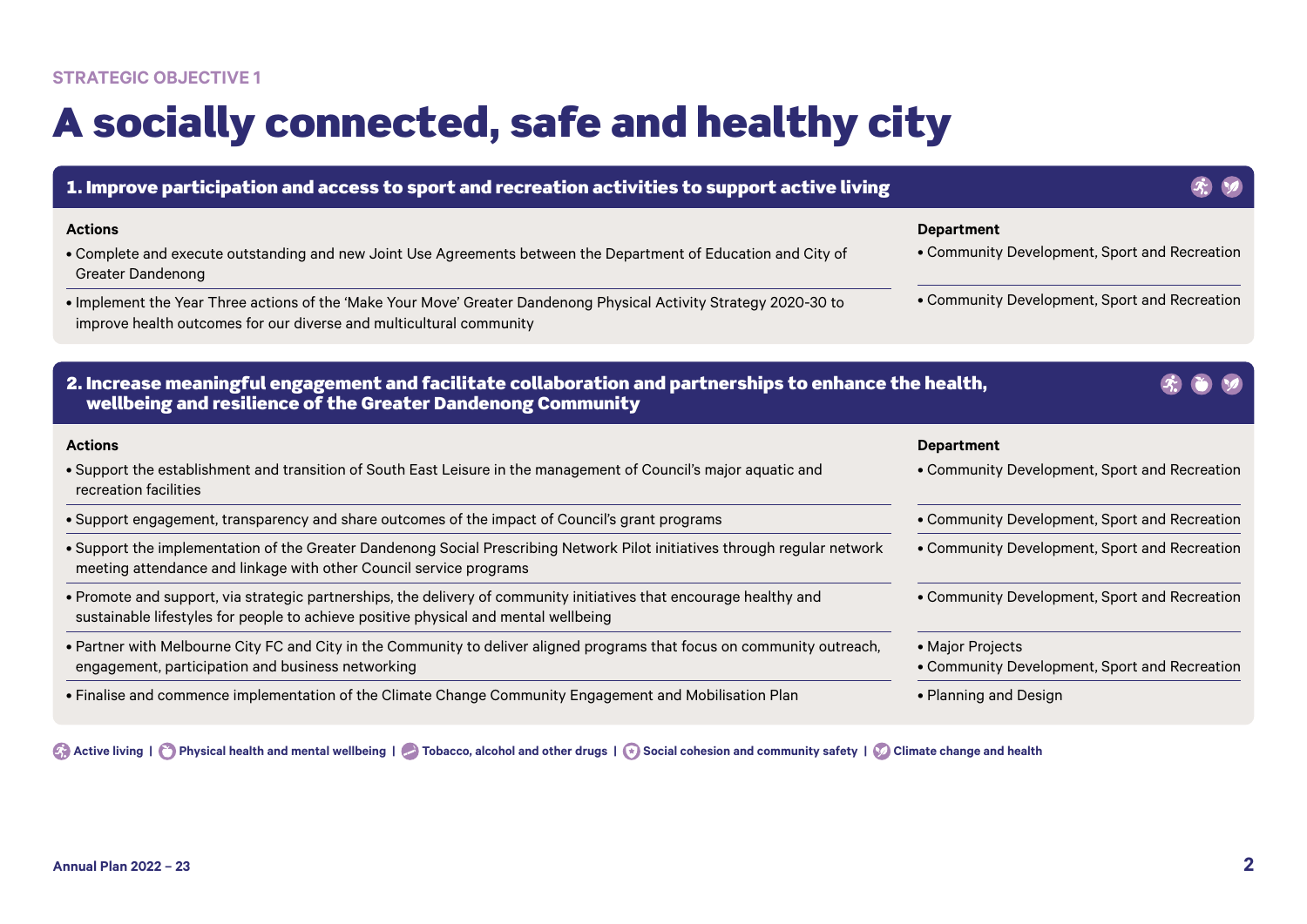| 3. Provide support for older residents by building healthy, respectful and inclusive communities and removing<br><b>barriers to participation</b>                                                                                                                                                                                     |                                            |  |
|---------------------------------------------------------------------------------------------------------------------------------------------------------------------------------------------------------------------------------------------------------------------------------------------------------------------------------------|--------------------------------------------|--|
| <b>Actions</b>                                                                                                                                                                                                                                                                                                                        | <b>Department</b>                          |  |
| . Report back to Council on the key recommendations coming out of the Future Directions for Community Transport project<br>to inform the redevelopment of Council's Community Transport Program into the future                                                                                                                       | • Community Care                           |  |
| · Participate in consultations with the Commonwealth Government and the Aged Care sector regarding the design of the new<br>Support At Home Program that is being developed in response to the Royal Commission into Aged Care Quality and Safety<br>to ensure that the needs of Greater Dandenong older residents are considered     | • Community Care                           |  |
| · Support and encourage older residents to understand the importance of maintaining social connections, assist senior's clubs<br>and groups to recommence club activities together and increase the range and number of social activities provided by Council                                                                         | • Community Care                           |  |
| • Undertake a review into the impacts of the new Support at Home Program Model, once announced, on both the community<br>and Council's role as a service provider for Council's consideration post June 2023                                                                                                                          | • Community Care                           |  |
| 4. Support children, young people and their families to build greater social and family connections including<br>a focus on vulnerable families                                                                                                                                                                                       |                                            |  |
| <b>Actions</b><br>. Deliver programs and services that support vulnerable families, including those at risk of or experiencing family violence                                                                                                                                                                                        | <b>Department</b><br>• Community Wellbeing |  |
| . Support parents and their children to access the Supported Playgroup program and community playgroups                                                                                                                                                                                                                               | • Community Wellbeing                      |  |
| 5. Ensure Council's services and supports are inclusive of people with a disability and their carers                                                                                                                                                                                                                                  |                                            |  |
| <b>Actions</b>                                                                                                                                                                                                                                                                                                                        | <b>Department</b>                          |  |
| • Provide support and information to residents on how to access the NDIS to help maximise their understanding and knowledge                                                                                                                                                                                                           | • Community Care                           |  |
| • Provide and profile supports to the carers of people with a disability                                                                                                                                                                                                                                                              | • Community Care                           |  |
| • Advocate and support local residents with a disability to successfully find paid employment through participating in the<br>Australian Network on Disability (AND)'s "Stepping Into" paid internship program and any other associated disability<br>employment initiatives that we can then promote to the local business community | • Community Care                           |  |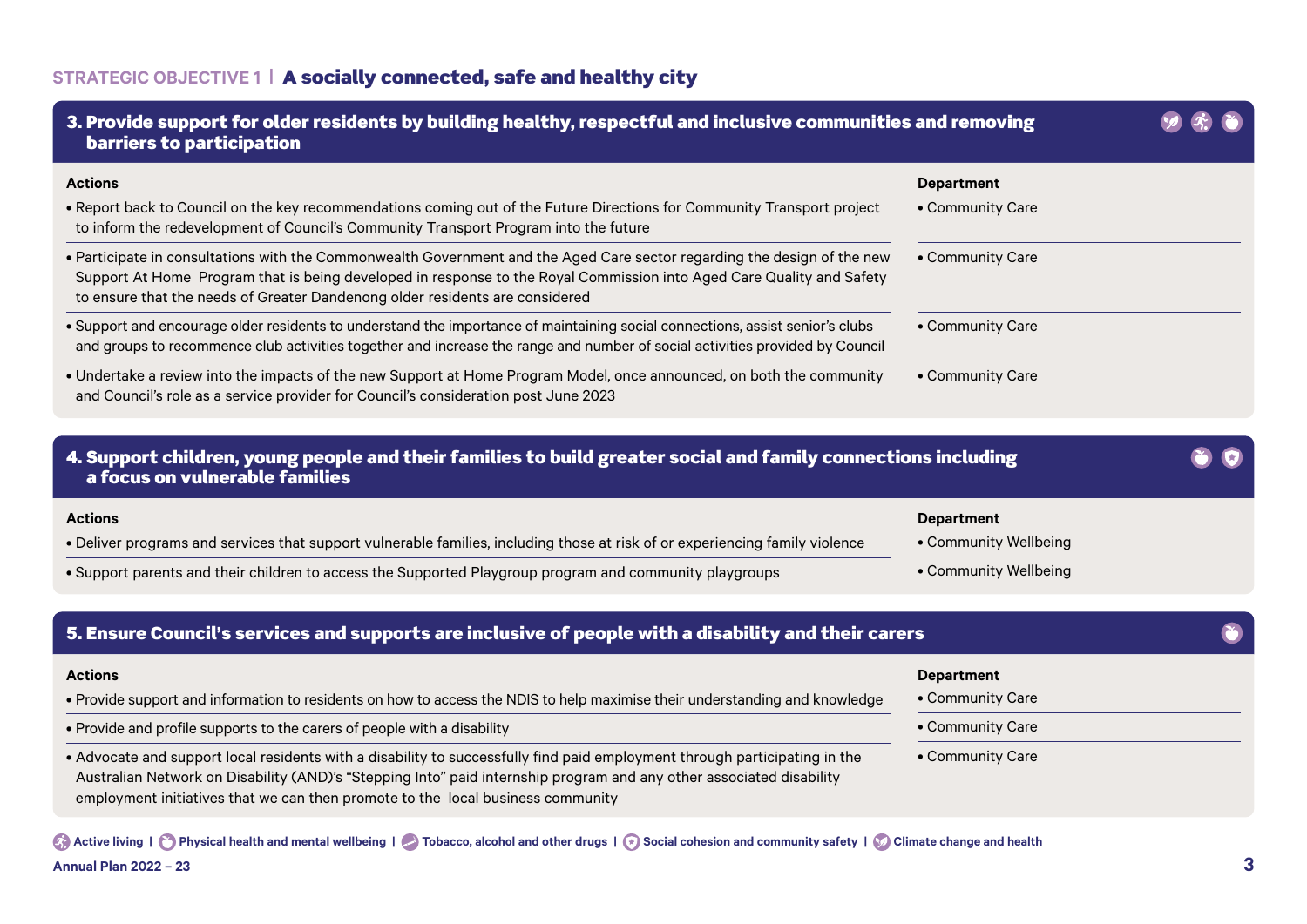| 6. Support the mental and physical health of children, young people and their families through preventative health<br>initiatives and responsive interventions                                                                                                               |                                               |
|------------------------------------------------------------------------------------------------------------------------------------------------------------------------------------------------------------------------------------------------------------------------------|-----------------------------------------------|
| <b>Actions</b>                                                                                                                                                                                                                                                               | <b>Department</b>                             |
| • Expand the Enhanced Maternal and Child Health program to include service offerings to address identified gaps in mental health<br>and family violence                                                                                                                      | • Community Wellbeing                         |
| • Expand the delivery of the Sleep and Settling Initiative - extending to all funded age groups                                                                                                                                                                              | • Community Wellbeing                         |
| • Deliver preventative health activities to Aboriginal and Torres Strait Islander families through the New Directions project                                                                                                                                                | • Community Wellbeing                         |
| • Implement the VicHealth Local Government Partnership health promotion modules, incorporating the Vic Kids Eat Well and Healthy<br>Kids Advisor initiatives, to improve mental wellbeing, increase healthy eating and physical activity levels of children and young people | • Community Development, Sport and Recreation |
| • Monitor the State Government response to the recommendations of the Royal Commission into Victoria's Mental Health System                                                                                                                                                  | • Community Wellbeing                         |
| • Support the mental health of young people and families through providing flexible and responsive interventions and raising<br>awareness of available supports                                                                                                              | • Community Wellbeing                         |
| • Monitor and report on the percentage of children fully vaccinated according to their age, through to five years old,<br>according to the Australian Immunisation Register (AIR)                                                                                            | • Community Wellbeing                         |

# 7. Support alliances and community initiatives to address gambling harm and promote sources of assistance

| <b>Actions</b>                                                                                                                                 | Department                                    |
|------------------------------------------------------------------------------------------------------------------------------------------------|-----------------------------------------------|
| . Support community-based initiatives to address gambling harm and inform residents about the impacts of gambling and<br>sources of assistance | • Community Development, Sport and Recreation |
| . Support the Alliance for Gambling Reform with its advocacy campaigns and data on gambling trends                                             | • Community Development, Sport and Recreation |
| . Oppose electronic gambling machine applications to the Commission for Liquor and Gambling Regulation, where instructed<br>by Council         | • Community Development, Sport and Recreation |

**Active living | C** Physical health and mental wellbeing | C Tobacco, alcohol and other drugs | **C** Social cohesion and community safety | **C** Climate change and health



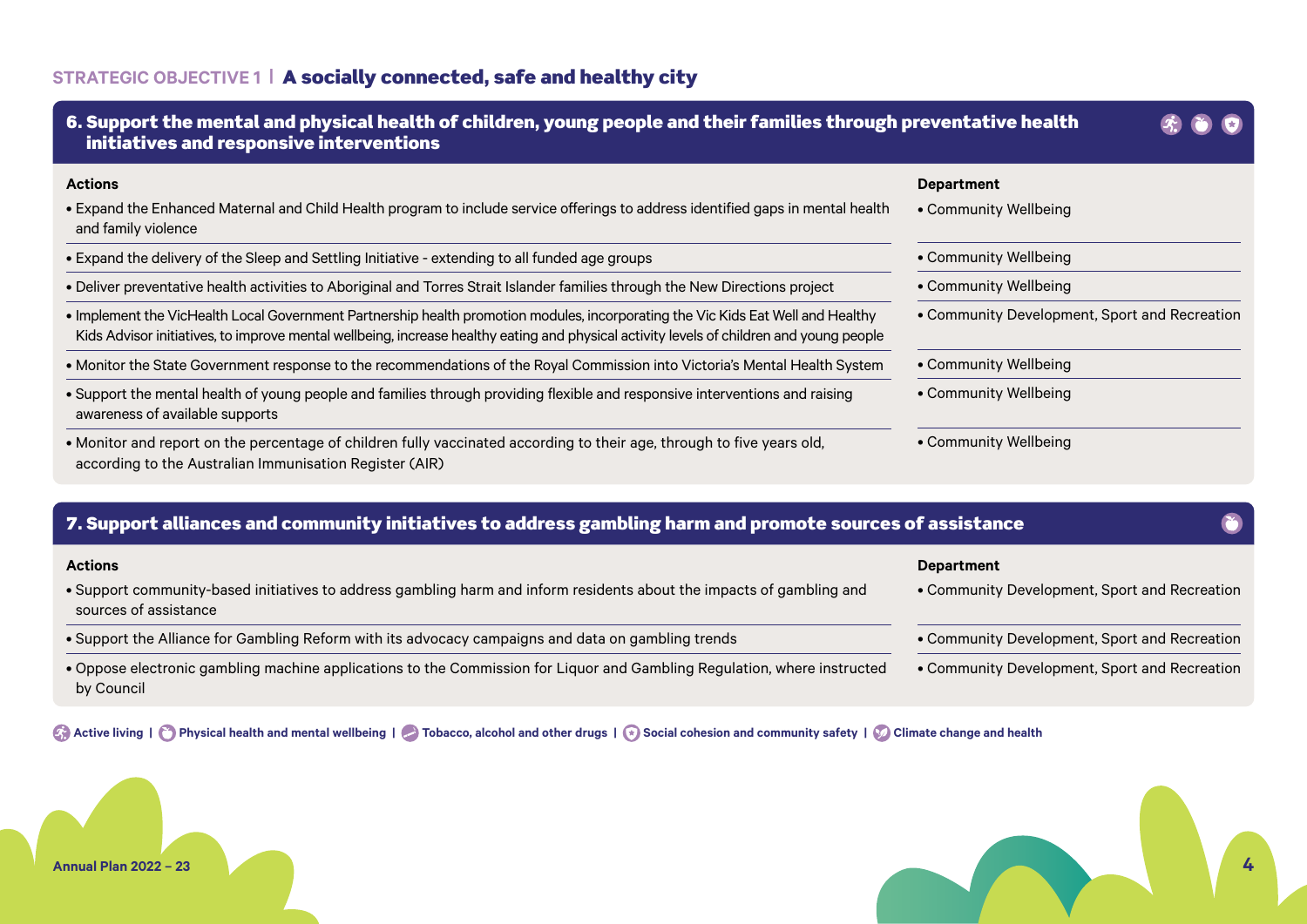

### 10. Enhance understanding of, and compliance with alcohol and tobacco regulations within the city

| <b>Actions</b>                                                                                                                                                 | <b>Department</b>                             |
|----------------------------------------------------------------------------------------------------------------------------------------------------------------|-----------------------------------------------|
| . Support liquor licensees and collaborate with other authorities to implement policy and legislation to reduce alcohol harms<br>in the community              | • Community Development, Sport and Recreation |
| • Coordinate tobacco control activities to meet service and funding requirements in accordance with the Municipal<br>Association of Victoria service agreement | • Building and Compliance Services            |
| . Update Council's Local Law, when required, to ensure it is meeting the community's expectations regarding alcohol controls<br>in the public realm            | • Regulatory Services                         |

**Active living | Physical health and mental wellbeing | Cobacco, alcohol and other drugs | Cocial cohesion and community safety | Colimate change and health** 

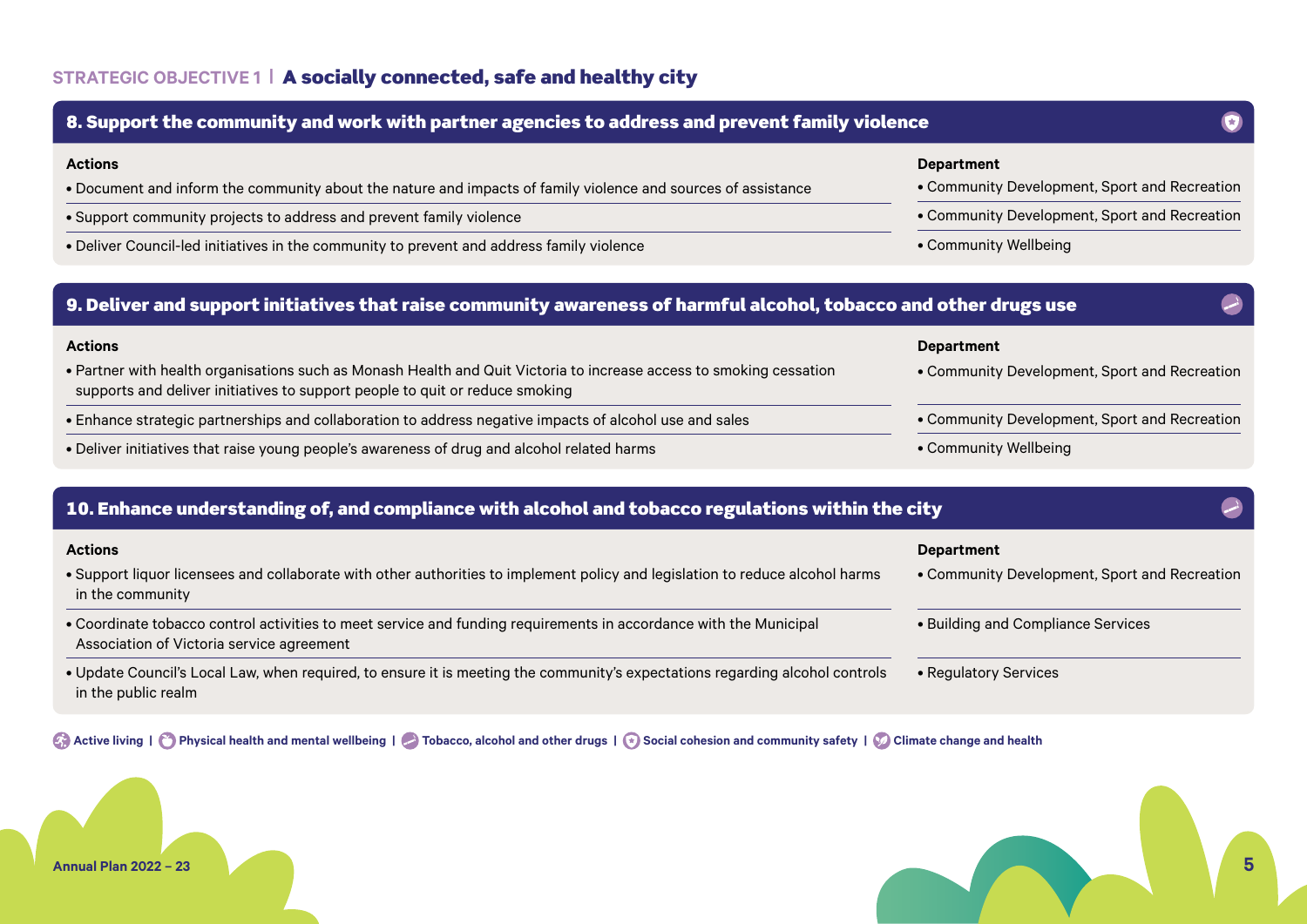### 12. Increase emergency, crisis, transitional housing accommodation and support to address the needs of persons who are homeless in the public domain **Actions** • In partnership with Launch Housing and other sector stakeholders implement a 'Functional Zero' model of homelessness support in Greater Dandenong **Department** • Community Development, Sport and Recreation 13. Provide welcoming and active community precincts that enable residents and visitors to connect, participate and celebrate **Actions** • Progress the construction of the Keysborough South Community Hub • Implement and renew the Springvale Community Hub Action Plan **Department** • City Improvement 11. Increase and promote meaningful volunteering opportunities within Council and recruit, support and recognise Council Volunteers  $\mathscr{R}$ **Actions** • Support initiatives that promote meaningful volunteering opportunities in the community • Utilise volunteers to help raise community awareness on the positive impact of physical activity • Support, train and recognise Council Volunteers through diverse mediums • Expand Council volunteering opportunities through enhanced promotion of the program and positive community impact **Department** • Community Development, Sport and Recreation • Community Development, Sport and Recreation • Community Development, Sport and Recreation • Community Development, Sport and Recreation

- Develop a Keysborough South Community Hub Strategy and Action Plan
- Complete the business case and concept design for Dandenong Community Hub

**Active living | Physical health and mental wellbeing | Active 1 Tobacco, alcohol and other drugs | a Social cohesion and community safety | Colimate change and health** 



- Community Arts, Culture and Libraries
- Community Arts, Culture and Libraries
- Community Wellbeing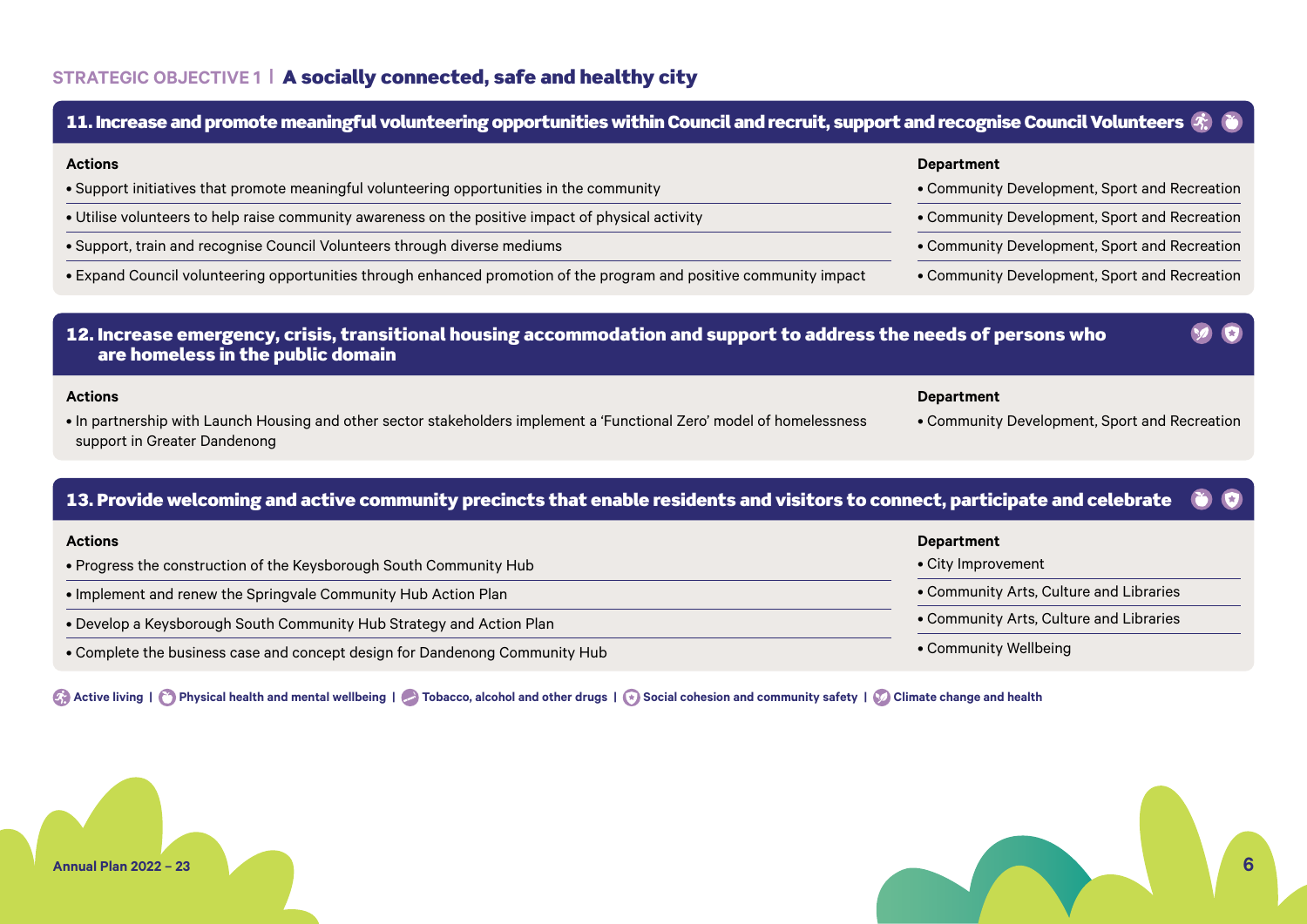| 14. Work with key partners to increase and support community access to affordable, healthy and culturally appropriate food,<br>especially for vulnerable groups |                                                                    |
|-----------------------------------------------------------------------------------------------------------------------------------------------------------------|--------------------------------------------------------------------|
| <b>Actions</b><br>• Advocate to food charities for improved supply of affordable, healthy and culturally appropriate food supplies                              | <b>Department</b><br>• Community Development, Sport and Recreation |
| 15. Increase space activation and social inclusiveness to reduce crime and anti-social behaviour in the public realm                                            |                                                                    |
|                                                                                                                                                                 |                                                                    |
| <b>Actions</b>                                                                                                                                                  | <b>Department</b>                                                  |
| • Commence implementation of the newly created Community Safety Plan                                                                                            | • Community Development, Sport and Recreation                      |
| • Promote physical and social activity in local streets including the roll out of the Street Parties Framework                                                  | • Transport and Civil Development                                  |
| . Update Council's Local Law to include anti-social and criminal behaviour                                                                                      | • Regulatory Services                                              |
| • Manage and maintain Council's CCTV Safe City program                                                                                                          | • Regulatory Services                                              |

**Active living | O** Physical health and mental wellbeing | **C** Tobacco, alcohol and other drugs | **C** Social cohesion and community safety | **C** Climate change and health

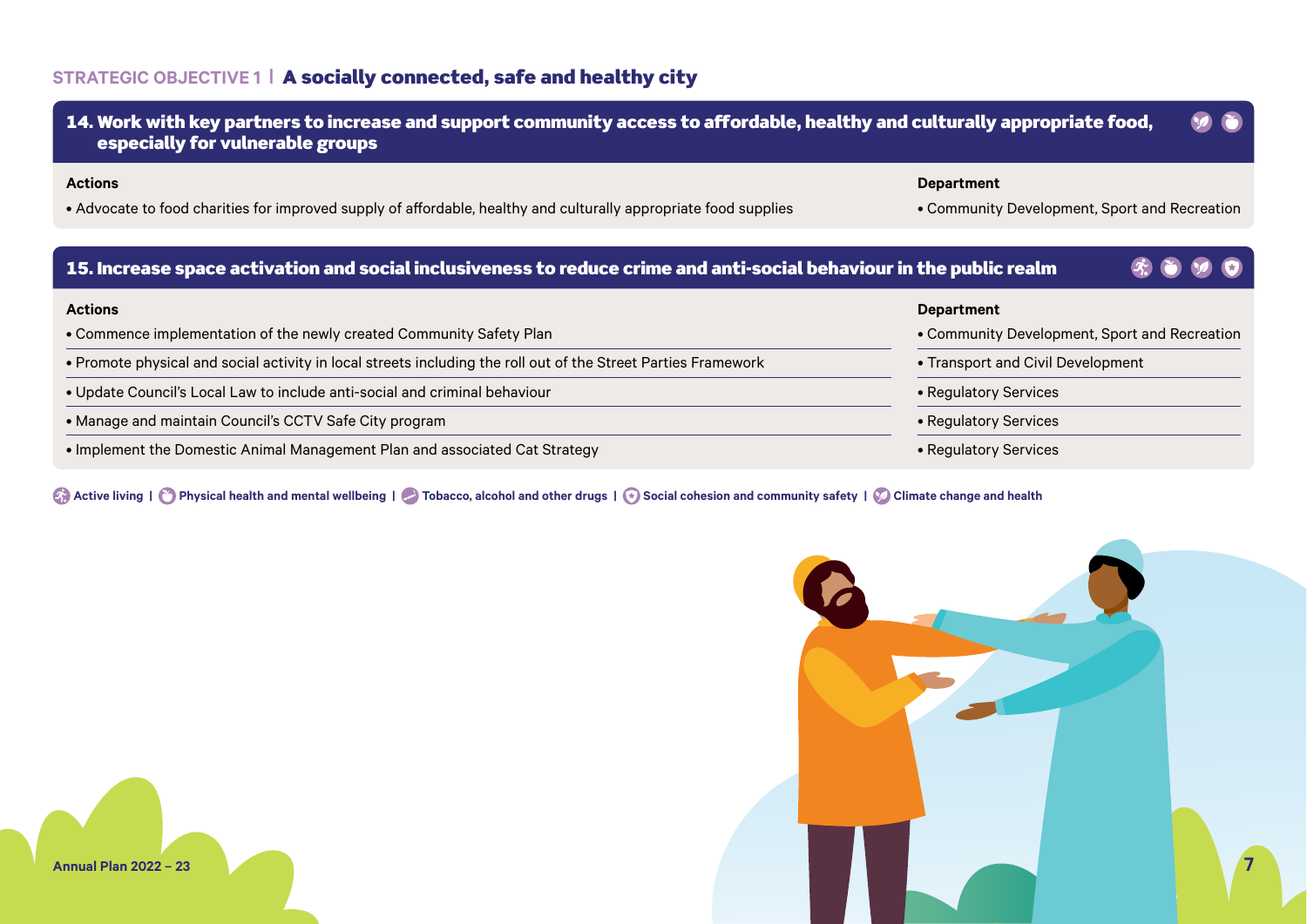### **STRATEGIC OBJECTIVE 2**

# A city that respects and celebrates diversity, our history and the arts

| 1. Deliver a range of festivals, events and programs across the city which celebrate the diversity of cultures within our community                                                                                         |                                            |
|-----------------------------------------------------------------------------------------------------------------------------------------------------------------------------------------------------------------------------|--------------------------------------------|
| <b>Actions</b><br>. Deliver the following major events, meeting set targets: Springvale Snow Fest, Children's Festival, Little Day Out, Carols,<br>New Year's Eve, Australia Day, Open Air Movies, Keysborough's Big Picnic | <b>Department</b><br>• Community Wellbeing |
| • Deliver the annual Children's Forum                                                                                                                                                                                       | • Community Wellbeing                      |
| . Deliver preventative health activities during National Aborigines and Islanders Day Observance Committee (NAIDOC) Week<br>and Reconciliation Week activities                                                              | • Community Wellbeing                      |
| • Support community led festivals and events which celebrate the diversity of cultures within our community                                                                                                                 | • Community Wellbeing                      |
| • Deliver arts and heritage programs and events which celebrate the diversity of cultures within our community                                                                                                              | • Community Arts, Culture and Libraries    |

### 2. Promote respect and equality of opportunity among people of all genders

| <b>Actions</b>                                                              | Department                                    |
|-----------------------------------------------------------------------------|-----------------------------------------------|
| • Inform the community about gender equity issues and sources of assistance | • Community Development, Sport and Recreation |
| • Support community initiatives to advance gender equality                  | • Community Development, Sport and Recreation |

### 3. Promote visibility and better social outcomes for LGBTQIA+ communities through the promotion of equal rights and opportunities

| <b>Actions</b>                                                                                                  | <b>Department</b>                             |
|-----------------------------------------------------------------------------------------------------------------|-----------------------------------------------|
| • Promote visibility and inclusion of LGBTIQA+ communities through significant days of celebration and advocacy | • Community Development, Sport and Recreation |

### **Active living | Physical health and mental wellbeing | Active 1 Tobacco, alcohol and other drugs | Cocial cohesion and community safety | Colimate change and health**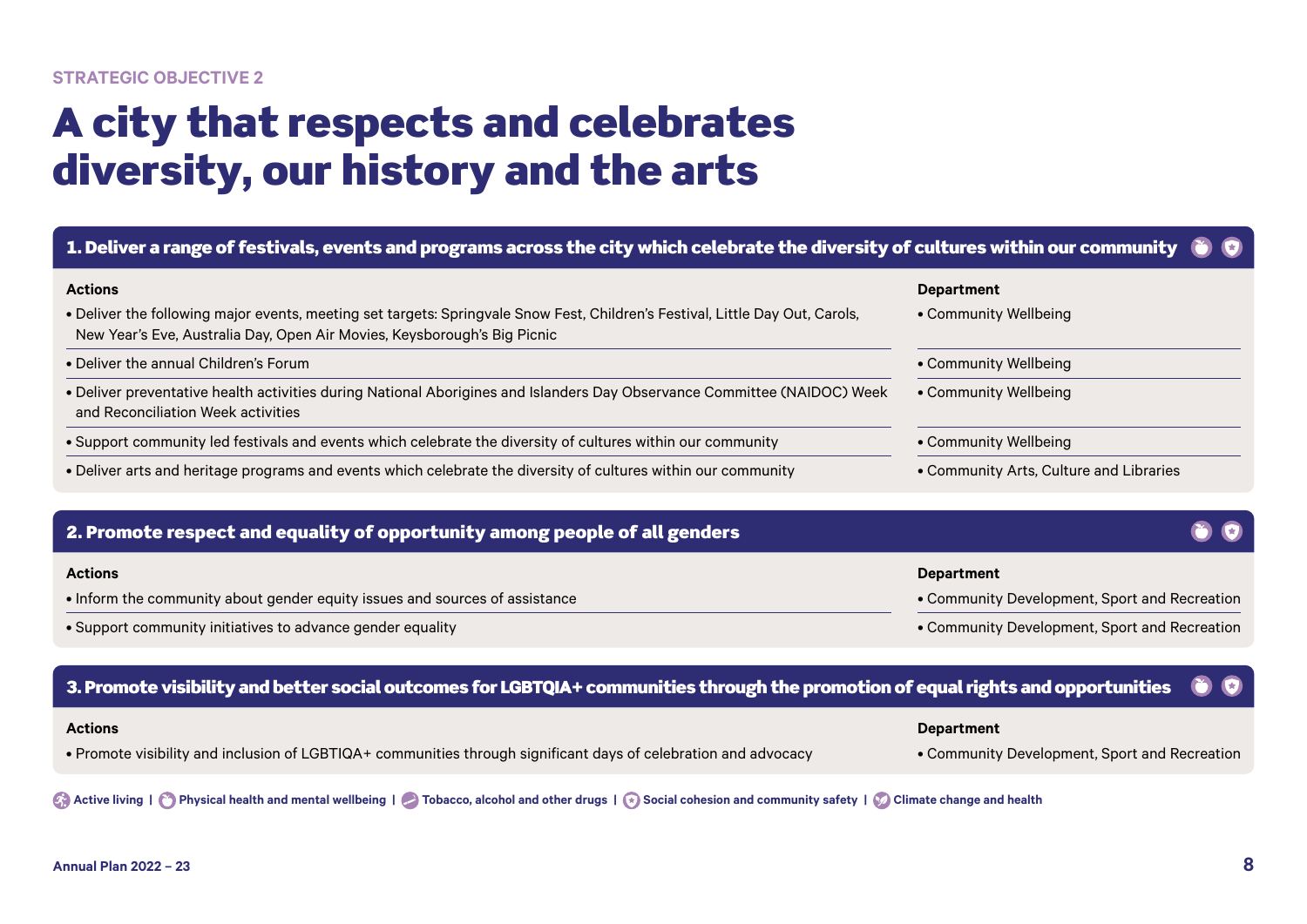### **STRATEGIC OBJECTIVE 2 |** A city that respects and celebrates diversity, our history and the arts

| 4. Empower communities and individuals to take action to prevent and reduce racism                                                                                              |                                                                    |
|---------------------------------------------------------------------------------------------------------------------------------------------------------------------------------|--------------------------------------------------------------------|
| <b>Actions</b><br>. Implement findings from the Victoria University Anti-Racism research project to provide support services to those wishing<br>to report incidences of racism | <b>Department</b><br>• Community Development, Sport and Recreation |
| 5. Promote a socially cohesive, respectful and harmonious community                                                                                                             |                                                                    |
| <b>Actions</b>                                                                                                                                                                  | <b>Department</b>                                                  |
| • Promote social cohesion and harmony through significant days of celebration and advocacy                                                                                      | • Community Development, Sport and Recreation                      |
| . Deliver initiatives which support young people and families to feel safe and included in the community                                                                        | • Community Wellbeing                                              |
|                                                                                                                                                                                 |                                                                    |
| 6. Advocate for and assist People Seeking Asylum and Refugees living in the community                                                                                           |                                                                    |
| <b>Actions</b>                                                                                                                                                                  | <b>Department</b>                                                  |
| . As Chair of the Local Government Mayoral Taskforce Supporting People Seeking Asylum advocate for the rights<br>of people seeking asylum                                       | • Community Development, Sport and Recreation                      |
| 7. Advance the process of reconciliation and embed across policy, business and community structures                                                                             |                                                                    |
|                                                                                                                                                                                 |                                                                    |
| <b>Actions</b>                                                                                                                                                                  | <b>Department</b>                                                  |
| . Provide support to Early Years Services to develop their own Reconciliation Action Plan (RAP)                                                                                 |                                                                    |

# • Implement Council's Reconciliation Action Plan (RAP)

**Active living | Physical health and mental wellbeing | A** Tobacco, alcohol and other drugs | **A** Social cohesion and community safety | **C** Climate change and health

• Community Development, Sport and Recreation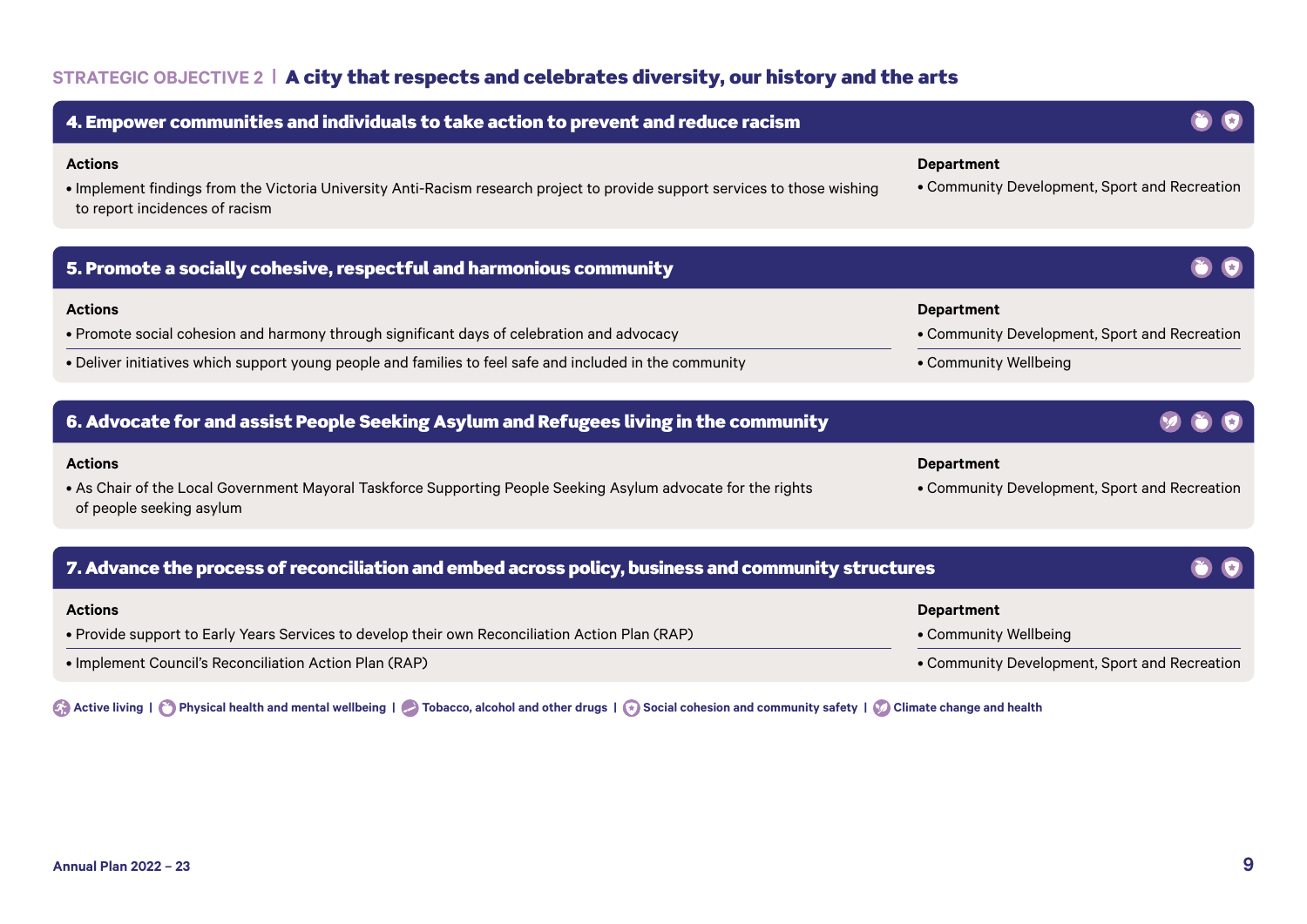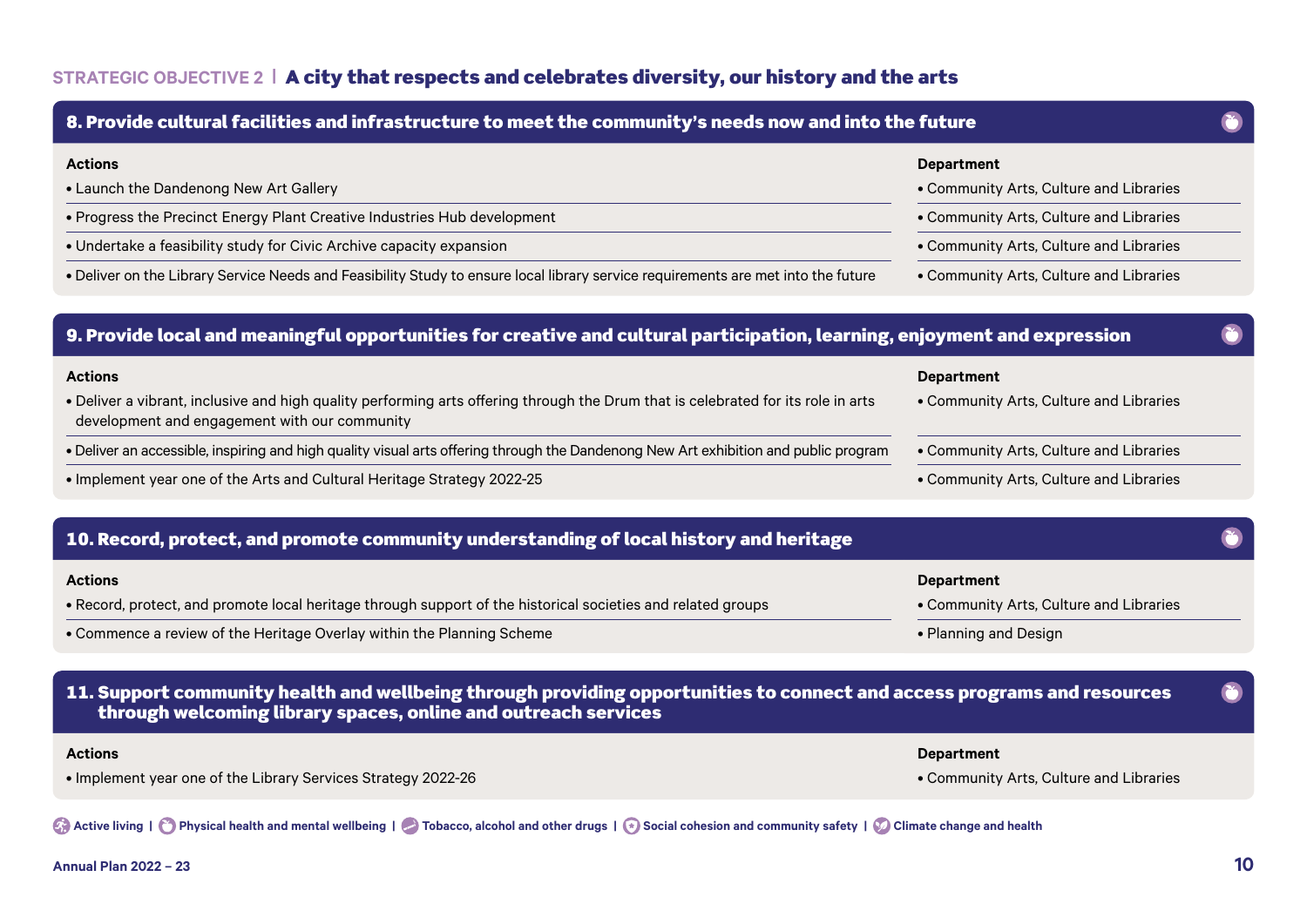# A city of accessible, vibrant centres and neighbourhoods

| 1. Promote and strengthen Greater Dandenong as a tourist and food destination                                                                                                                          |                                                         |  |
|--------------------------------------------------------------------------------------------------------------------------------------------------------------------------------------------------------|---------------------------------------------------------|--|
| <b>Actions</b><br>• Implement the Tourism Strategy and updated Action Plan 2020-24                                                                                                                     | <b>Department</b><br>• Business and Revitalisation      |  |
| • Implement the Greater Dandenong Regional Food Strategy                                                                                                                                               | • Business and Revitalisation                           |  |
| • Implement the Dandenong Visitor Attraction Plan                                                                                                                                                      | • Business and Revitalisation                           |  |
| 2. Improve access to quality infrastructure and spaces that enhance community participation, encourage visitors<br>and deliver positive health outcomes for current and future generations             |                                                         |  |
| <b>Actions</b>                                                                                                                                                                                         | <b>Department</b>                                       |  |
| • Deliver the Springvale Boulevard construction for stage one                                                                                                                                          | • City Improvement                                      |  |
| • Continue to progress the development of a new aquatic and wellbeing centre to replace Dandenong Oasis at Mills Reserve                                                                               | • Major Projects                                        |  |
| • Continue to plan and advocate for the proposed Dandenong Sports and Events Centre, as south east Melbourne's home for<br>elite sporting competitions, major events, concerts and community festivals | • Major Projects                                        |  |
| • Continue to plan for the development of a new table tennis centre in Greater Dandenong in partnership with key stakeholders                                                                          | • Major Projects                                        |  |
| 3. Advocate for affordable quality housing and legislated change in the operation of rooming houses                                                                                                    |                                                         |  |
| <b>Actions</b><br>• Advocate to the State Government to create a State and Local Government Task Force to address inconsistencies in the<br>standards of social housing providers                      | <b>Department</b><br>• Building and Compliance Services |  |

**Active living | C** Physical health and mental wellbeing | **C** Tobacco, alcohol and other drugs | **A** Social cohesion and community safety | **C** Climate change and health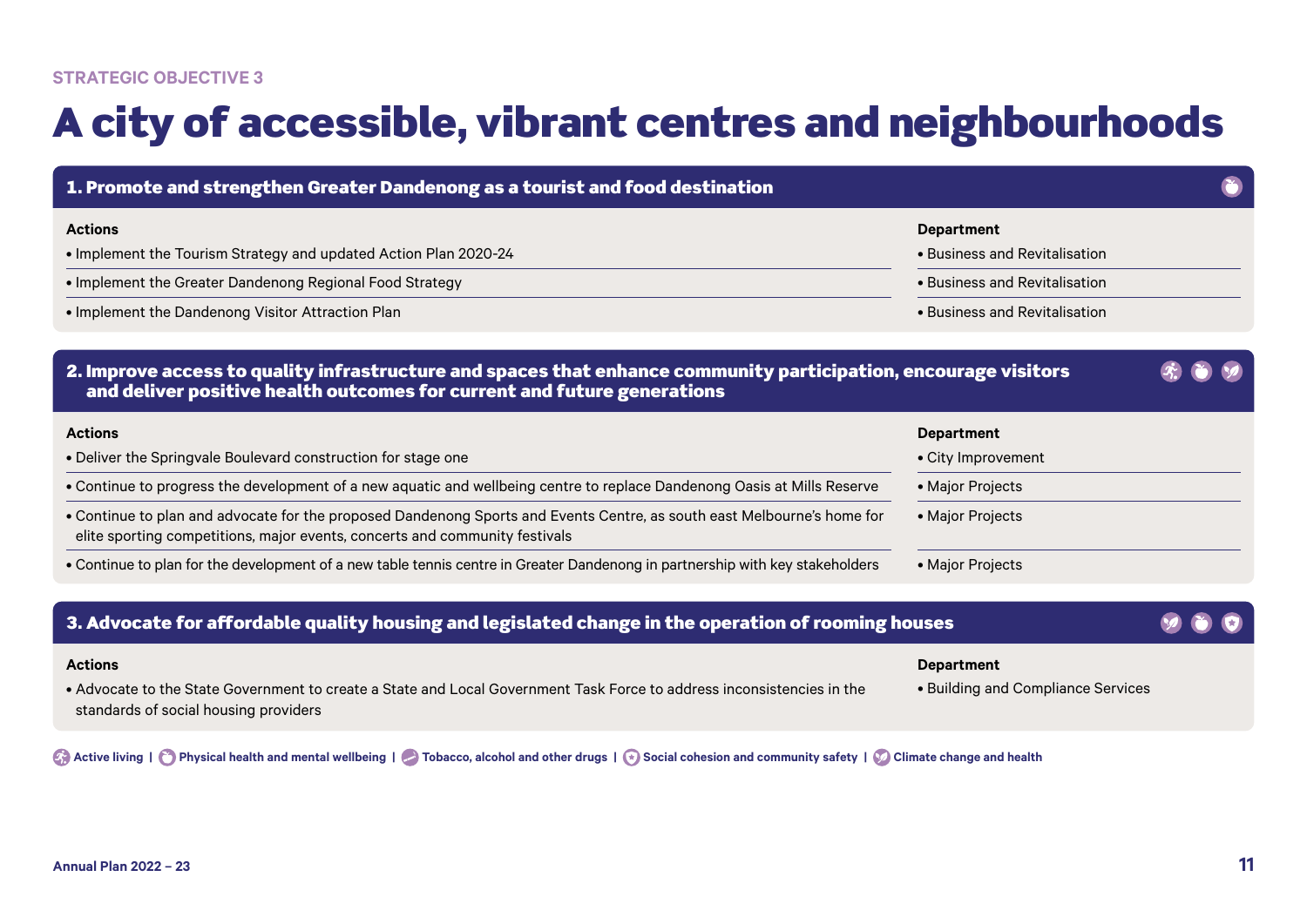### **STRATEGIC OBJECTIVE 3 |** A city of accessible, vibrant centres and neighbourhoods

### 5. Increase access and availability of social housing stock in the city by activation of Council and community assets for delivery of social housing, and advocating for increased State and Federal Government provision **Actions** • Advocate for greater social and affordable housing through membership with the Regional Local Government Homelessness and Social Housing Charter group of Councils **Department** • Community Development, Sport and Recreation 4. Ensure an appropriate mix of housing, industrial and commercial development across the city **Actions** • Complete the Noble Park Activity Centre Structure Plan Planning Scheme Amendment • Commence the Environmentally Sustainable Design 2.0 Planning Scheme Amendment • Complete the Dandenong North residential rezoning Planning Scheme Amendment **Department** • Planning and Design • Planning and Design • Planning and Design 6. Create safe, inclusive and well-designed public spaces which encourage community participation **Actions** • Create safer public spaces through applying Crime Prevention Through Environmental Design (CPTED) principles such as prompt removal of graffiti and litter, the use of targeted CCTV, and public lighting • Construct stage one of the Vanity Lane pedestrian link in central Dandenong • Activate public spaces through public art initiatives; delivering, facilitating, maintaining, and promoting art in the city • Activate and promote safe and accessible public spaces and facilities for young people and families **Department** • Community Development, Sport and Recreation • Planning and Design • Business and Revitalisation • Community Arts, Culture and Libraries / • Business and Revitalisation

**Active living | Physical health and mental wellbeing | Active 1 Tobacco, alcohol and other drugs | a Social cohesion and community safety | Colimate change and health** 



• Community Wellbeing

**Annual Plan 2022 – 23 12**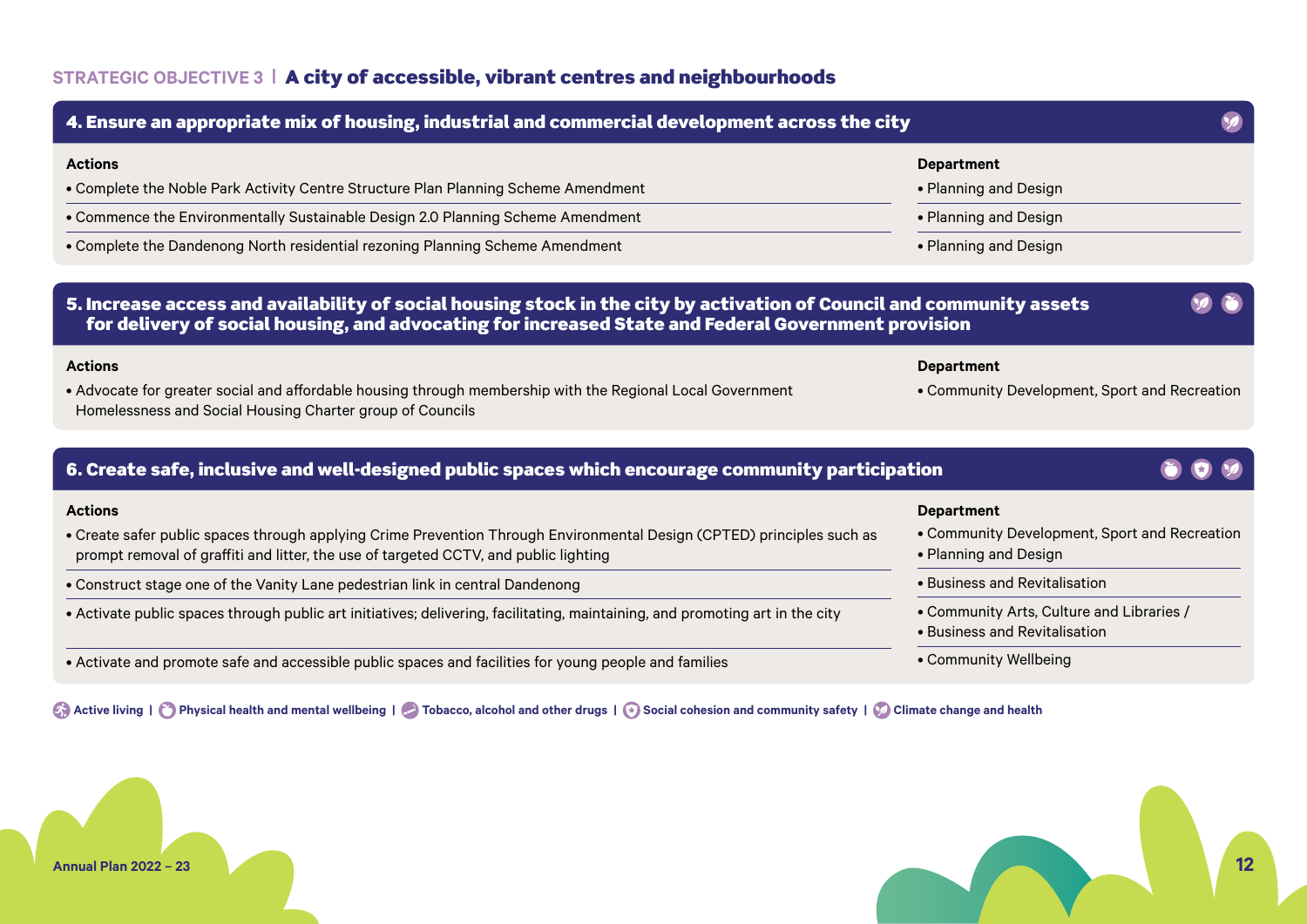### **STRATEGIC OBJECTIVE 3 |** A city of accessible, vibrant centres and neighbourhoods

| 7. Provide an accessible transport network which caters increasingly for growth and provides a range of options                                                                                                                        |                                   |
|----------------------------------------------------------------------------------------------------------------------------------------------------------------------------------------------------------------------------------------|-----------------------------------|
| <b>Actions</b>                                                                                                                                                                                                                         | <b>Department</b>                 |
| • Advocate for new and enhanced public transport services                                                                                                                                                                              | • Transport and Civil Development |
| • Advocate for and deliver improved active transport networks                                                                                                                                                                          | • Transport and Civil Development |
| • Expand the use of streets for uses other than through-movement                                                                                                                                                                       | • Transport and Civil Development |
| . Roll-out a high priority local road program within Dandenong South, including the Dandenong South Industrial Area<br>Extension Structure Plan's Transport Network, and Abbotts Road widening and associated infrastructure           | • Transport and Civil Development |
| • Improve access to, from, and within major Activity Centres, including the extension of the Djerring Trail to the Dandenong<br><b>Activity Centre</b>                                                                                 | • Transport and Civil Development |
| • Advocate for a major upgrade to Dandenong Station                                                                                                                                                                                    | • Transport and Civil Development |
| • Advocate for the State's priority arterial projects including the Dandenong Bypass - Extension, Cranbourne - Dandenong<br>Shared User Path, Glasscocks Road duplication and Dandenong South East-West Link and Bangholme Road Bridge | • Transport and Civil Development |
| . Implement the Active Transport Infrastructure Priority program improving pedestrian and cycling infrastructure                                                                                                                       | • Transport and Civil Development |
| • Maintain performance in management of heavy vehicle permits and freight networks                                                                                                                                                     | • Transport and Civil Development |

### 8. Provide quality community infrastructure to support the delivery of early years services to children and their families

| <b>Actions</b> |  |
|----------------|--|
|                |  |

• Review the Municipal Early Years Infrastructure Plan to accommodate the rollout of three-year-old kindergarten

**Department**

• Community Wellbeing

**Active living | C** Physical health and mental wellbeing | C Tobacco, alcohol and other drugs | C Social cohesion and community safety | C Climate change and health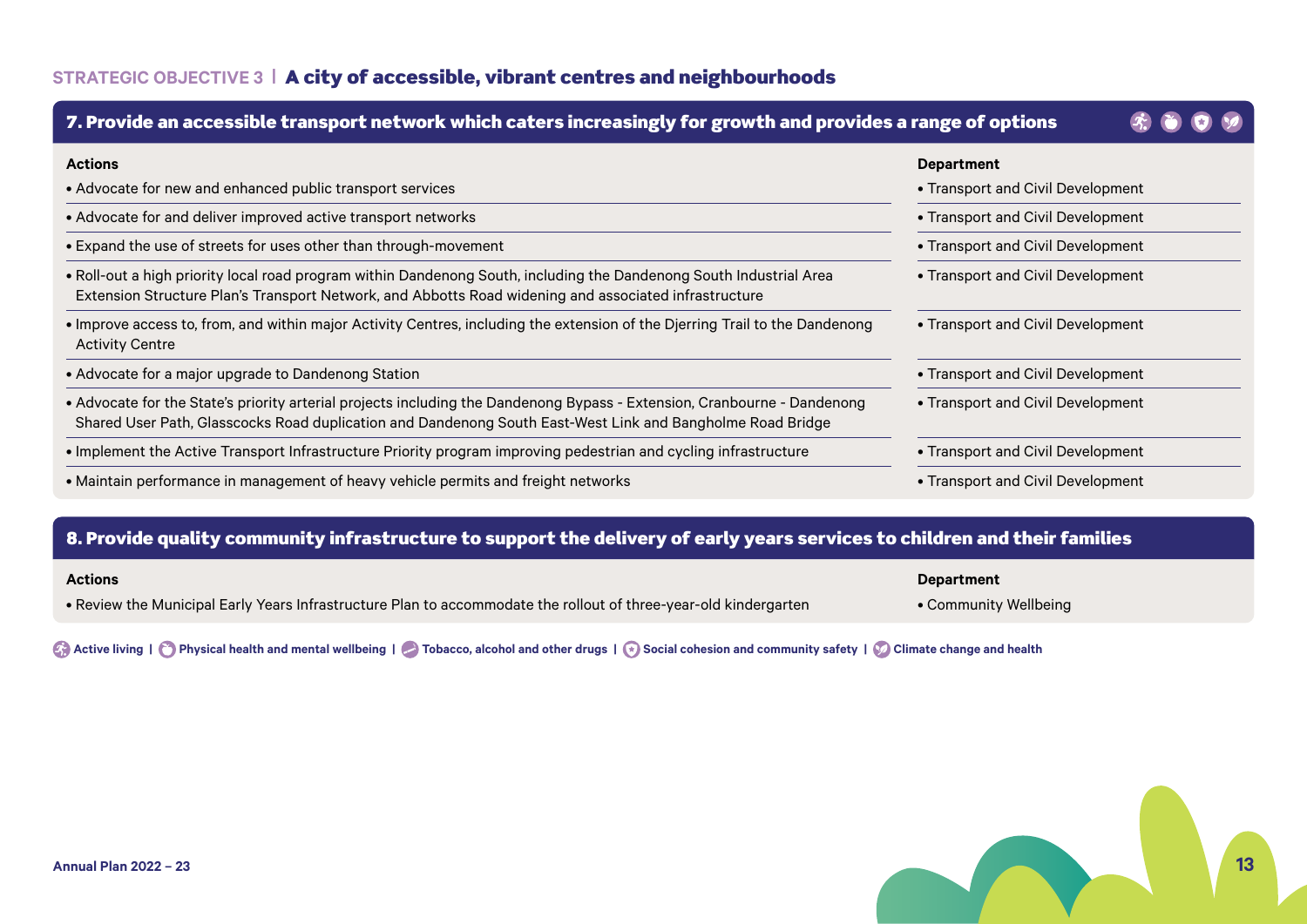| 9. Reduce the occurrence of casualty accidents on roads throughout Greater Dandenong                                                                                                                          |                                                        |  |
|---------------------------------------------------------------------------------------------------------------------------------------------------------------------------------------------------------------|--------------------------------------------------------|--|
| <b>Actions</b><br>• Advocate for enforcement and deliver infrastructure and education to reduce the number of fatalities on local roads                                                                       | <b>Department</b><br>• Transport and Civil Development |  |
| • Advocate for safety improvements on and across arterial roads                                                                                                                                               | • Transport and Civil Development                      |  |
| • Promote road safety success stories and road safety awareness to manage perceived road safety risks                                                                                                         | • Transport and Civil Development                      |  |
| • Provide ongoing funds for road safety treatments to address priority locations, where the greatest road safety risks are identified                                                                         | • Transport and Civil Development                      |  |
| • Launch and undertake actions with a new Road Safety Strategy                                                                                                                                                | • Transport and Civil Development                      |  |
| 10. Deliver improved amenity and a range of quality streetscapes and public places that build pride, respond<br>to and respect the unique qualities of the activity centres and meet current and future needs |                                                        |  |
| <b>Actions</b>                                                                                                                                                                                                | <b>Department</b>                                      |  |
| . Review and monitor 10 year Infrastructure Plans for the Dandenong, Springvale, and Noble Park activity centres                                                                                              | • Business and Revitalisation                          |  |
| . Improve information and communications relating to parking in accordance with Council's Activity Centre Parking Precinct<br><b>Action Plan</b>                                                              | • Transport and Civil Development                      |  |
| . Continue renewal of quality streetscapes such as Douglas Street, Noble Park and Railway Parade, Noble Park                                                                                                  | • City Improvement                                     |  |
| 11. Encourage investment and infrastructure improvements through a collaborative approach to creating,<br>enhancing and managing great people focused places                                                  |                                                        |  |
| <b>Actions</b>                                                                                                                                                                                                | <b>Department</b>                                      |  |
| . Work in partnership with the State Government to facilitate the Noble Park Revitalisation project                                                                                                           | • Business and Revitalisation                          |  |
| • Facilitate the Development Victoria/Capital Alliance investment project in the Revitalising Central Dandenong Foster Street Precinct                                                                        | • Business and Revitalisation                          |  |

**Active living | O** Physical health and mental wellbeing | **C** Tobacco, alcohol and other drugs | **C** Social cohesion and community safety | **C** Climate change and health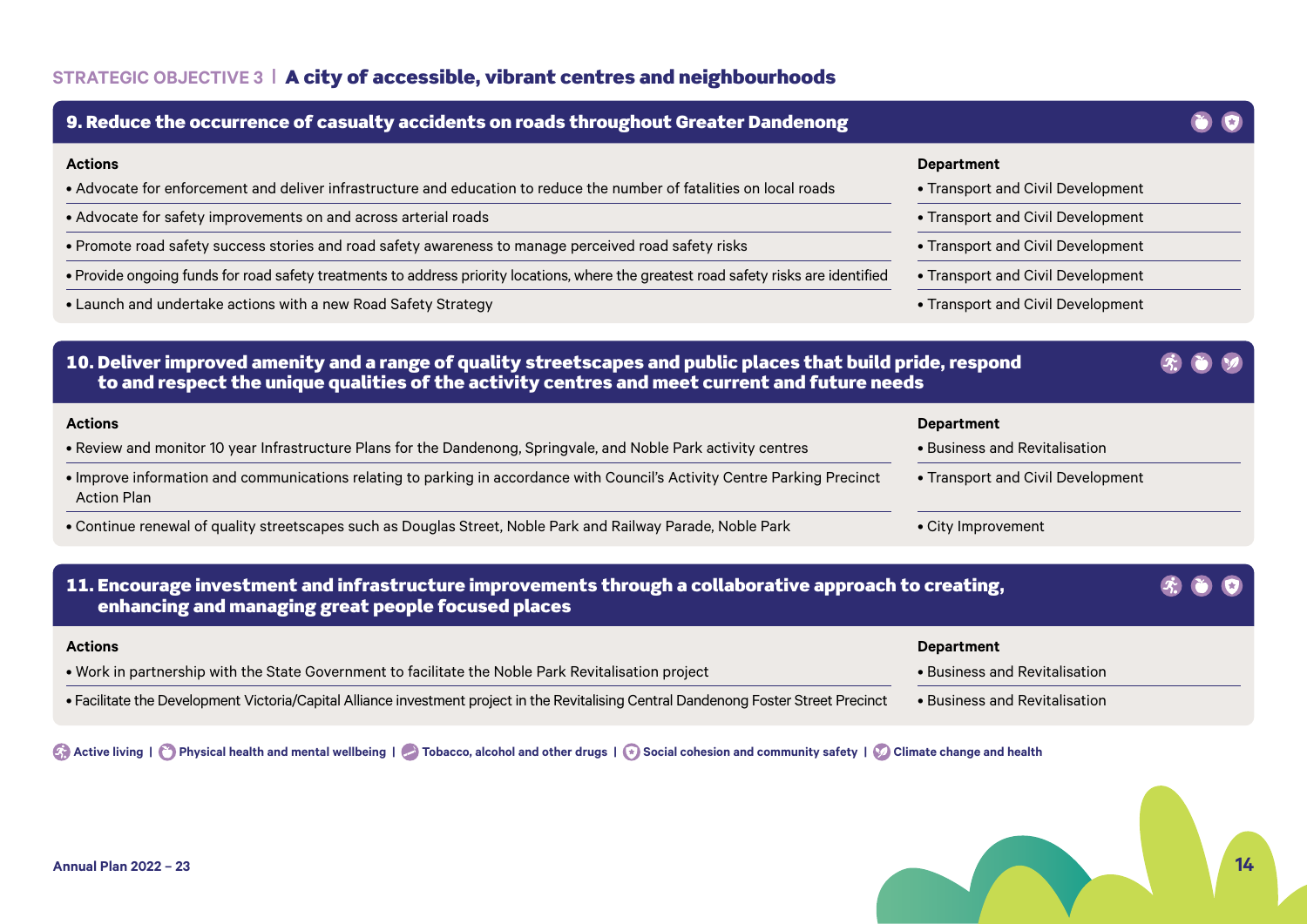### **STRATEGIC OBJECTIVE 4**

# A green city committed to a sustainable future

| 1. Work in partnership with the State Government to minimise waste and maximise resource recovery                                                                                                            |                                                             |  |
|--------------------------------------------------------------------------------------------------------------------------------------------------------------------------------------------------------------|-------------------------------------------------------------|--|
| <b>Actions</b><br>. In partnership with the Metropolitan Waste Resource and Recovery Group participate in the procurement for advanced<br>waste processing services and recycling receival and sort services | <b>Department</b><br>• Infrastructure Services and Planning |  |
| 2. Raise community awareness about the importance of tree canopy cover on private land                                                                                                                       |                                                             |  |
| <b>Actions</b><br>• Implement the Open Space Strategy, Urban Forest Strategy, Green Wedge Management Plan, and Neighbourhood Activity<br><b>Centre Strategy</b>                                              | <b>Department</b><br>• Planning and Design                  |  |
| 3. Improve knowledge and participation in protecting biodiversity values within Greater Dandenong and protect<br>and enhance the ecological value of the land                                                |                                                             |  |
| <b>Actions</b>                                                                                                                                                                                               | <b>Department</b>                                           |  |
| . Implement year one of the Biodiversity Action Plan                                                                                                                                                         | • Infrastructure Services and Planning                      |  |
| • Develop a Local Law Tree Protection Policy                                                                                                                                                                 | • Regulatory Services                                       |  |
| · Update Council's Local Law to include tree protection                                                                                                                                                      | • Regulatory Services                                       |  |
| 4. Increase the quantity and quality of diverse and accessible open spaces across the city                                                                                                                   |                                                             |  |
| <b>Actions</b>                                                                                                                                                                                               | <b>Department</b>                                           |  |
| • Complete the Open Space Contributions Plan Planning Scheme Amendment                                                                                                                                       | • Planning and Design                                       |  |
| • Continue development and implementation of improvements to open space reserves such as Ross Reserve, Frederick<br>Wachter Reserve, Greaves Reserve and the program of park projects in the adopted budget  | • City Improvement                                          |  |
| Active living   O Physical health and mental wellbeing   O Tobacco, alcohol and other drugs   o Social cohesion and community safety   O Climate change and health                                           |                                                             |  |

**Annual Plan 2022 – 23 15**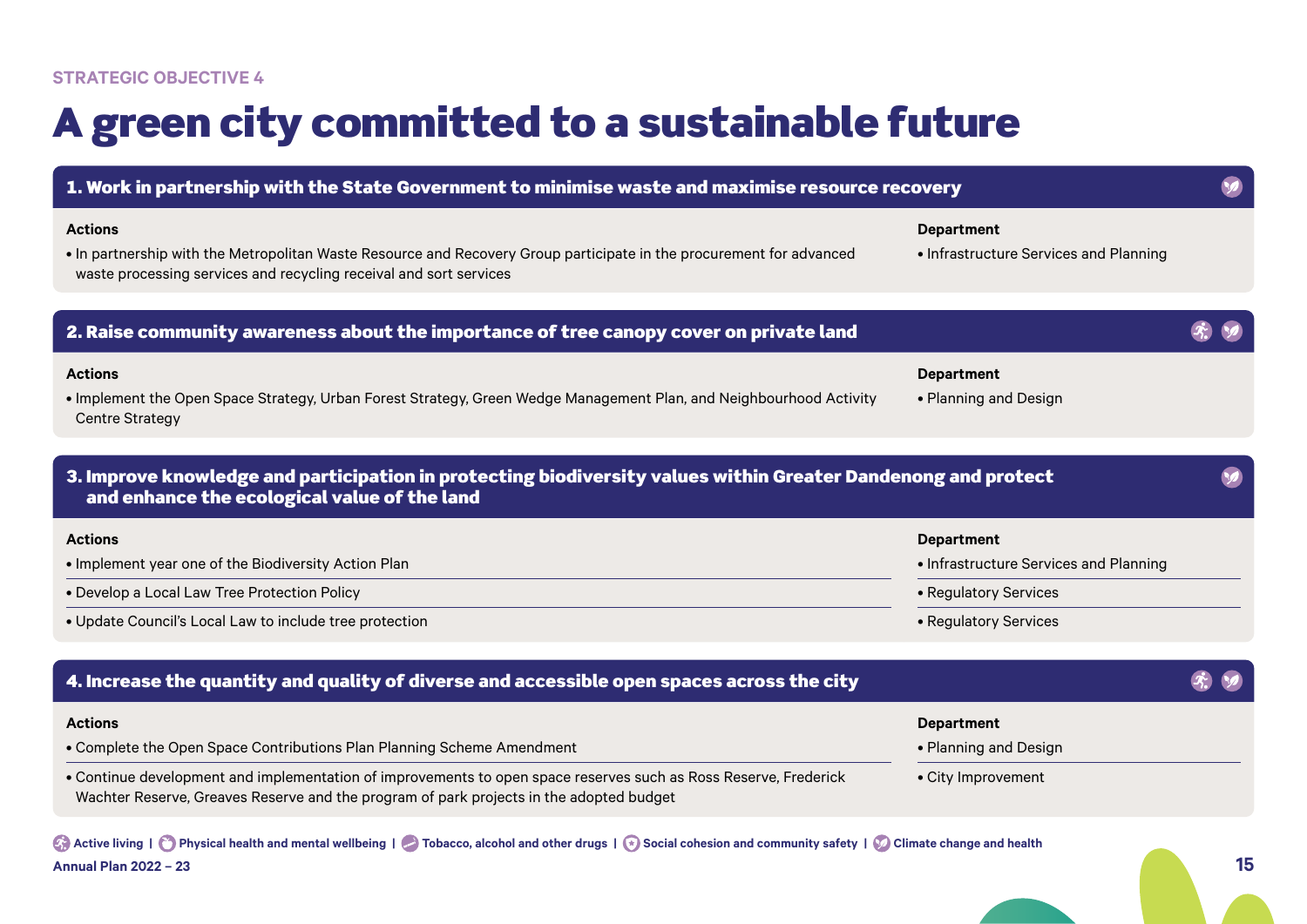### **STRATEGIC OBJECTIVE 4 |** A green city committed to a sustainable future



**Active living | Physical health and mental wellbeing | Active Tobacco, alcohol and other drugs | Active Social cohesion and community safety | Q Climate change and health** 



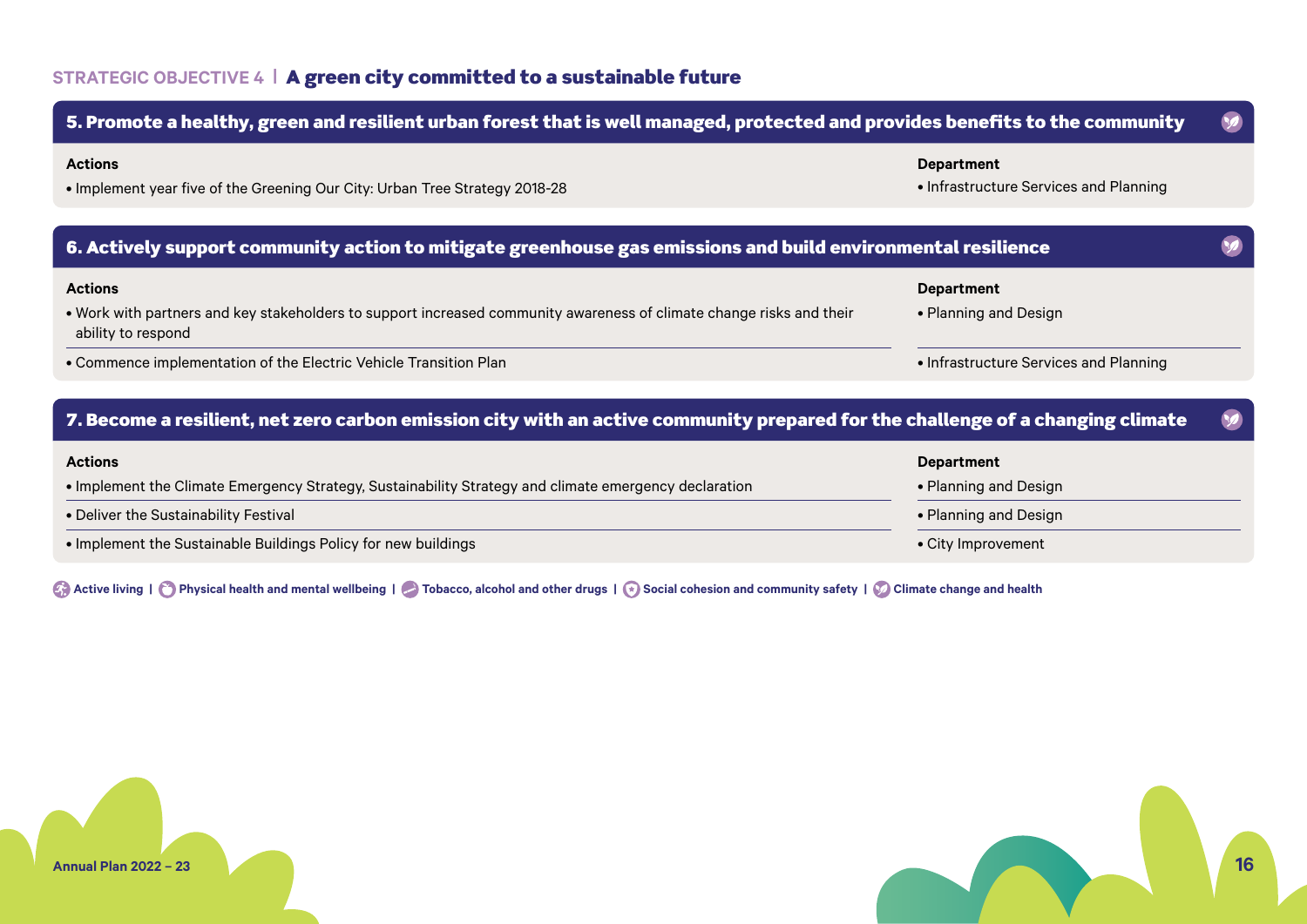### **STRATEGIC OBJECTIVE 4 |** A green city committed to a sustainable future



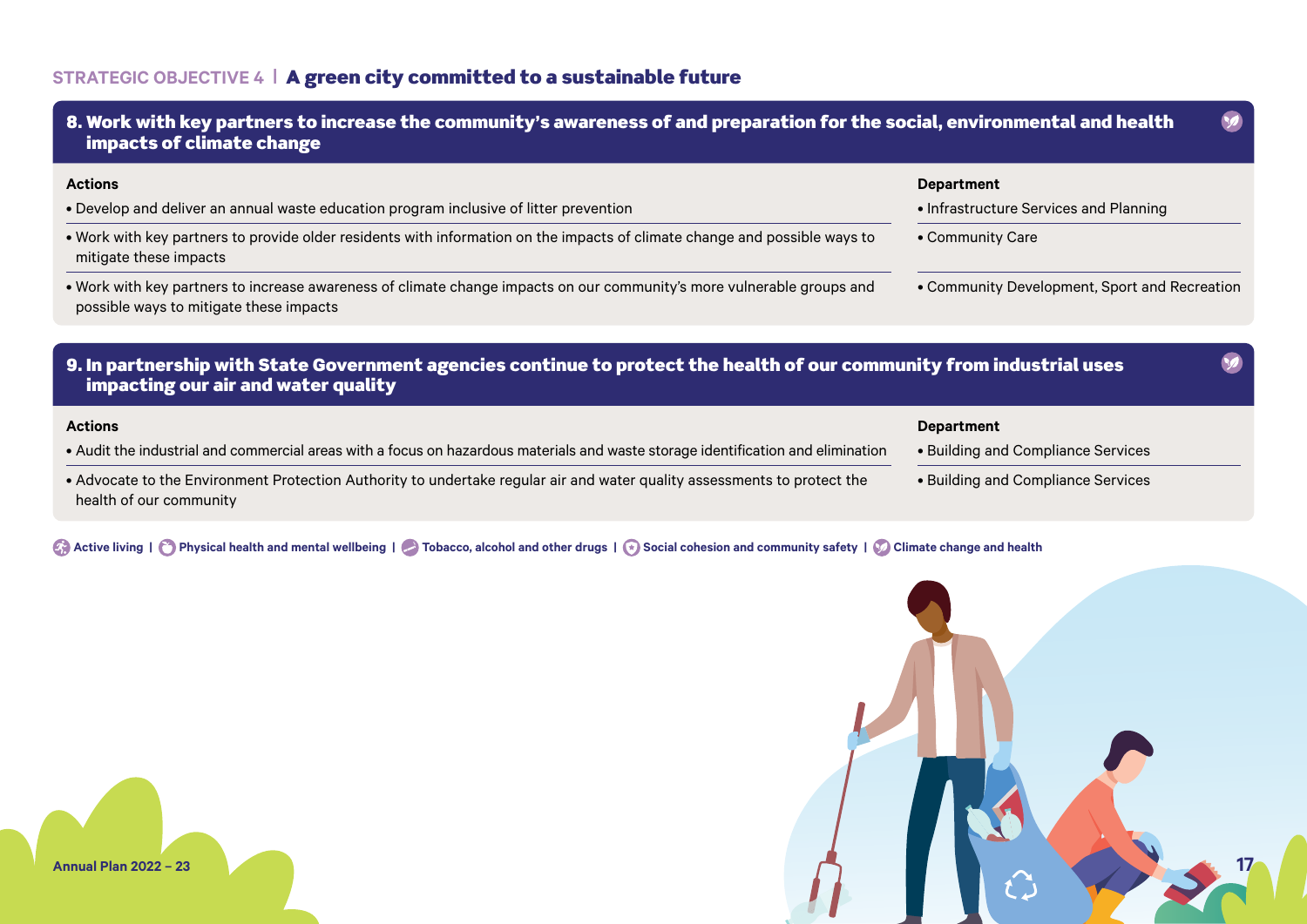### **STRATEGIC OBJECTIVE 5**

# A city that supports entrepreneurship, quality education and employment outcomes

| <b>Actions</b>                                                                                                                                                                                    | <b>Department</b>                       |
|---------------------------------------------------------------------------------------------------------------------------------------------------------------------------------------------------|-----------------------------------------|
| • Drive the ongoing implementation of the Local Economic and Employment Development Strategy                                                                                                      | $\bullet$ Business and Revitalisation.  |
| • Support initiatives which provide opportunities for young people to gain skills and experience that enhance their employment                                                                    | • Community Wellbeing                   |
| • Manage and Chair the Greater Dandenong Regional Employment Taskforce and associated projects                                                                                                    | • South East Business Networks (SEBN)   |
| • Through library services facilitate and champion activities and partnerships that support the community to participate in<br>work, entrepreneurship, education, training, social and civic life | • Community Arts, Culture and Libraries |
| . Deliver welcoming library services and increase engagement opportunities to enhance learning, reading and literacy, digital<br>and technology skills at all life stages                         | • Community Arts, Culture and Libraries |
| • Support local creative industry development and showcase local arts, creativity and innovation                                                                                                  | • Community Arts, Culture and Libraries |
|                                                                                                                                                                                                   |                                         |
| 2. Facilitate the active participation of young people in the community to enhance leadership and personal                                                                                        |                                         |

• Deliver leadership and skill development programs for young people

**Active living | Physical health and mental wellbeing | Active 1 Tobacco, alcohol and other drugs | Active Social cohesion and community safety | Q Climate change and health** 



• Community Wellbeing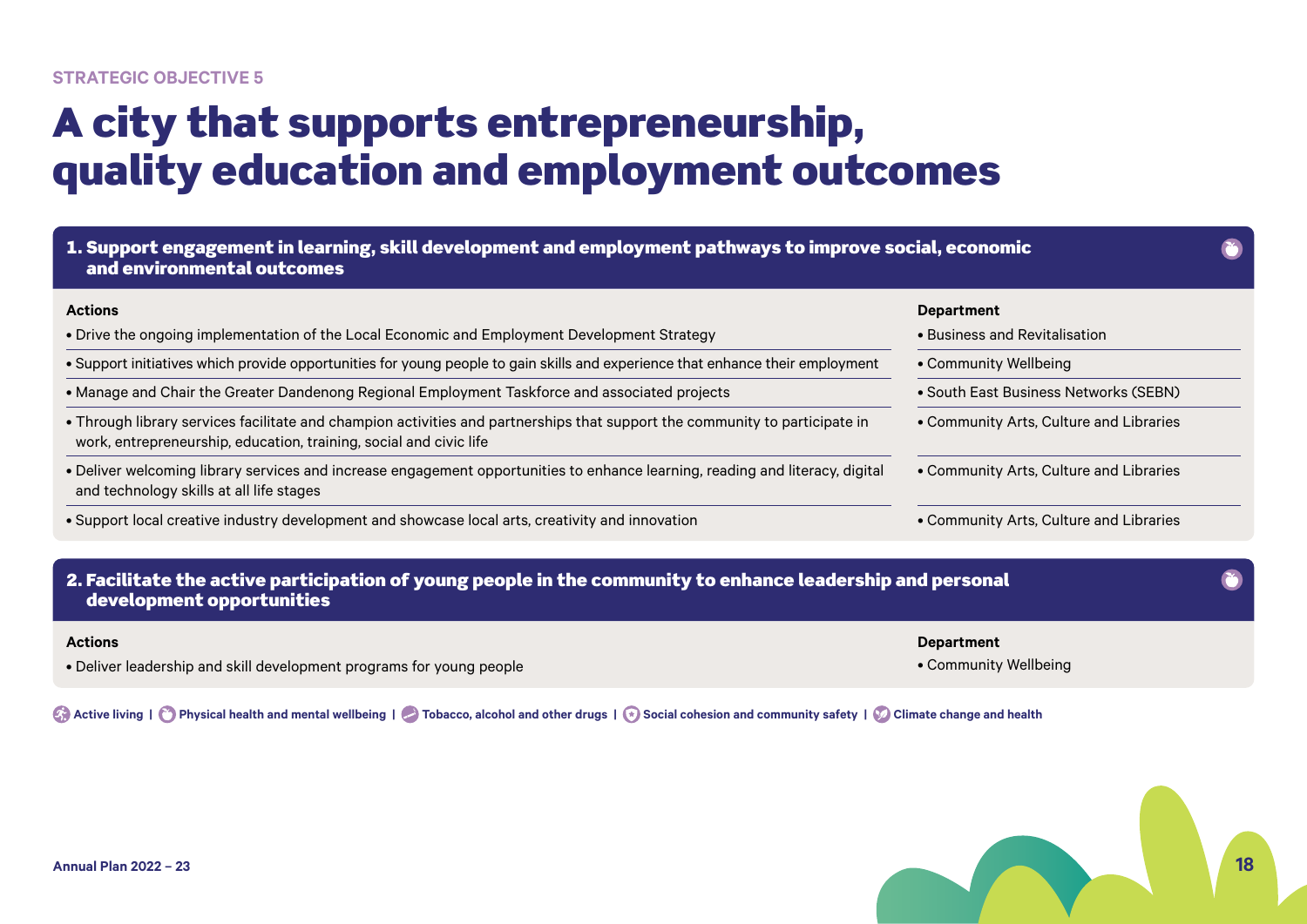### **STRATEGIC OBJECTIVE 5 |** A city that supports entrepreneurship, quality education and employment outcomes

| 3. Promote and support the strong manufacturing presence within the city to secure the economy and maintain future<br>employment opportunities     |                                     |  |
|----------------------------------------------------------------------------------------------------------------------------------------------------|-------------------------------------|--|
| <b>Actions</b><br>• Maintain support, collaboration and board participation of South East Melbourne Manufacturers Alliance                         | <b>Department</b><br>$\bullet$ SEBN |  |
| • Promote and share successes and best practice, and deliver key events to the manufacturing sector, including the<br>Christmas Industry Breakfast | $\bullet$ SEBN                      |  |

### 4. Deliver networks and activities that enhance the capability and competitiveness of the manufacturing sector locally and globally

| <b>Actions</b>                                                                                                                            | Department                |
|-------------------------------------------------------------------------------------------------------------------------------------------|---------------------------|
| • Develop activities and events that offer exposure to local and international opportunities and new thinking on global issues and trends | $\bullet$ SEBN            |
| • Deliver a range of networks, common interest groups and targeted activities that have relevance and impact for local manufacturers      | $\overline{\bullet}$ SEBN |

### 5. Deliver activities that support and strengthen the personal and professional development of women in business

| <b>Actions</b>                                                                                               | Department            |
|--------------------------------------------------------------------------------------------------------------|-----------------------|
| • Deliver key events that showcase women in business including International Women's Day                     | $\bullet$ SEBN        |
| • Facilitate the SEBN Women in Business network                                                              | $\bullet$ SEBN        |
| • Review the Family Day Care Business and Marketing Plans to maintain market share and community expectation | • Community Wellbeing |

### 6. Contribute to the development of a more resilient and capable workforce through a continued focus on collaborative partnerships, work readiness and promoting local jobs for local people

#### **Actions**

### • Through a collaborative co-design process, deliver an action plan to guide the next phase of the Community Revitalisation project and Strengthen Pathways to Economic Participation (SPEP)

- Facilitate Playgroup Training Vocational Pathways for local community members
- Through the "Ignite Program" support local entrepreneurs who have recently started their business or are looking to get a business idea off the ground

#### **Department**

- SEBN
- Community Wellbeing
- Business and Revitalisation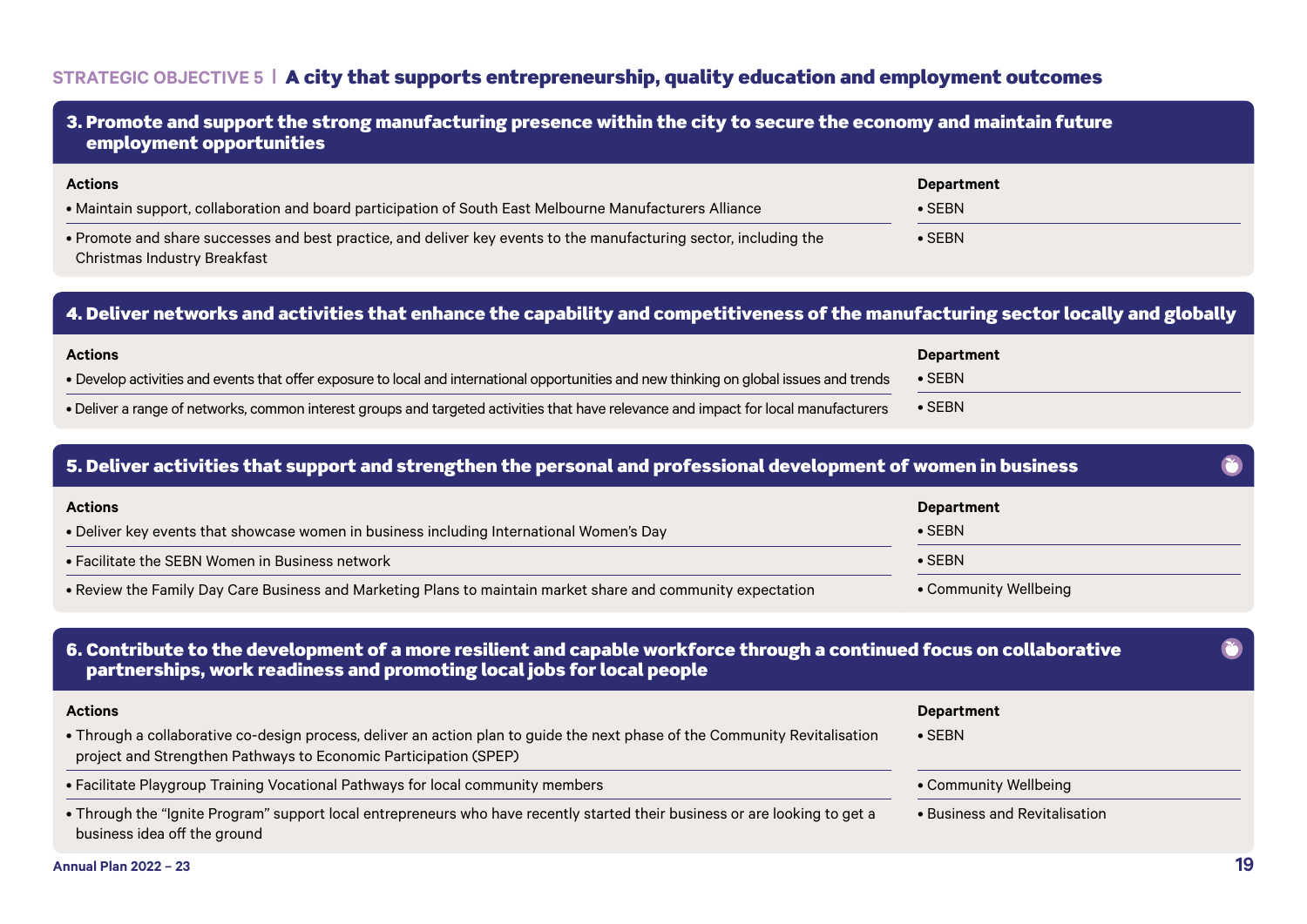### **STRATEGIC OBJECTIVE 5 |** A city that supports entrepreneurship, quality education and employment outcomes

| 7. Deliver key events which provide an opportunity for business and education providers to support vulnerable and<br>disadvantaged members of the community   |                                                 |  |
|---------------------------------------------------------------------------------------------------------------------------------------------------------------|-------------------------------------------------|--|
| <b>Actions</b><br>. Support and facilitate the 'This is IT' Schools program in collaboration with SELLEN and industry partners                                | <b>Department</b><br>$\bullet$ SEBN             |  |
| . In partnership with SELLEN, host the annual key education-industry event, 'Lunch with the Winners'                                                          | $\bullet$ SEBN                                  |  |
| . Facilitate and deliver the fundraising event 'Take a Swing for Charity' Golf Day with industry partners                                                     | $\bullet$ SEBN                                  |  |
| . Support the Market Street Child Care Centre with a sustainable business model to expand market share and                                                    | • Community Wellbeing                           |  |
| community expectation                                                                                                                                         |                                                 |  |
| 8. Work with partners to facilitate engaged local business and industry taking action to increase resilience and transition<br>to a net zero economy          |                                                 |  |
| <b>Actions</b>                                                                                                                                                | <b>Department</b>                               |  |
| • Support local business efforts to respond to their climate change risks by informing them of relevant State and Federal<br>Government policies and programs | • Business and Revitalisation                   |  |
| • Facilitate and promote the ASPIRE platform and engage business through SEBN networks and other sustainability activities                                    | $\bullet$ SEBN<br>• Business and Revitalisation |  |

### 9. Continue to advocate for and pursue the policy and implementation of decentralisation for government and corporate offices to attract white collar workers to Dandenong and the Greater South East Melbourne (GSEM) region to provide for economic growth

#### **Actions**

### **Department**

• Business and Revitalisation

• Advocate for the establishment of a Revitalising Central Dandenong Taskforce/Board with representation from Government, agencies and other influential stakeholders, to identify, support, and deliver targeted renewal initiatives for improved economic and social outcomes

**Active living | Physical health and mental wellbeing | Active 1 Tobacco, alcohol and other drugs | A Social cohesion and community safety | C Climate change and health**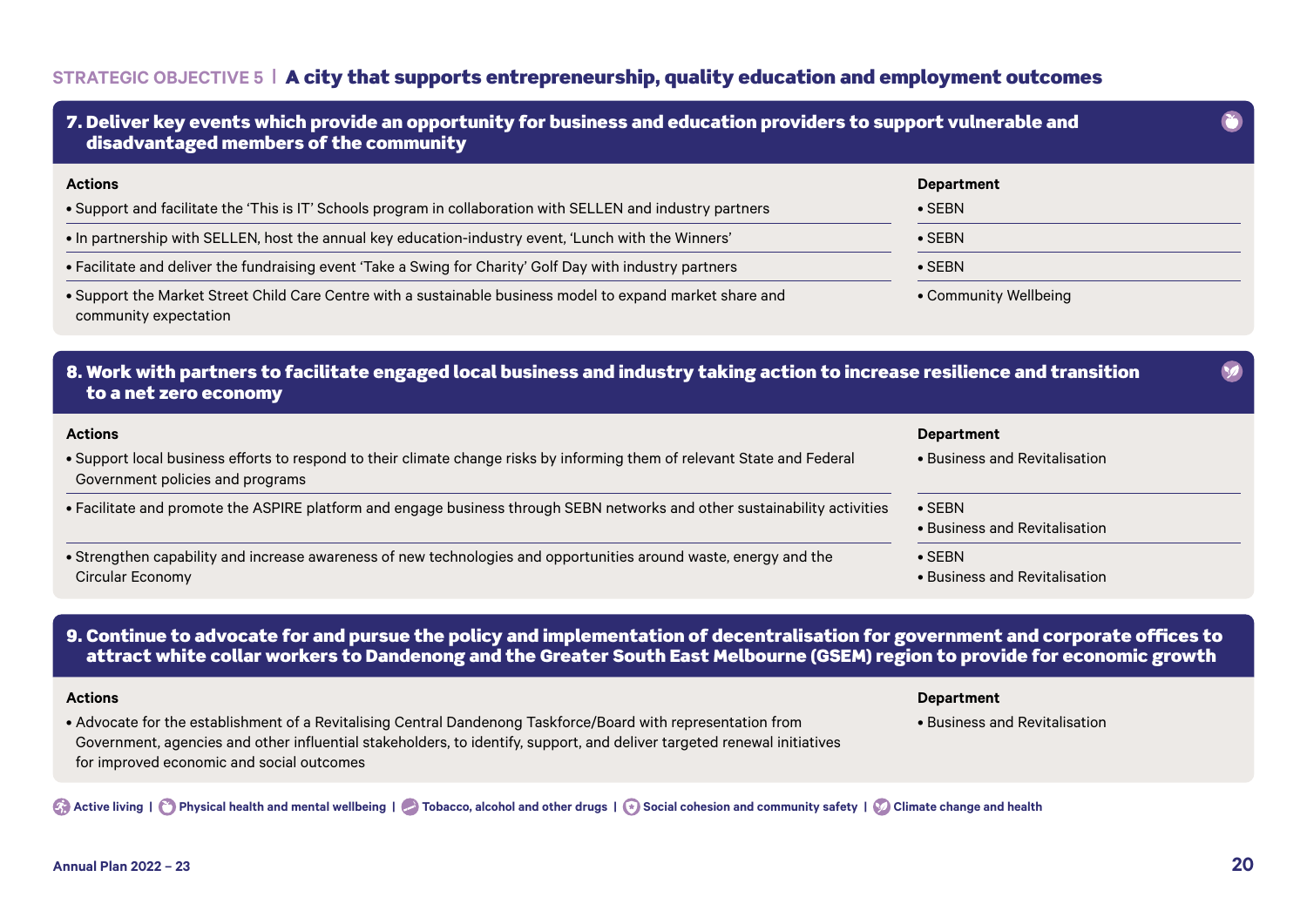# A Council that demonstrates leadership and a commitment to investing in the community

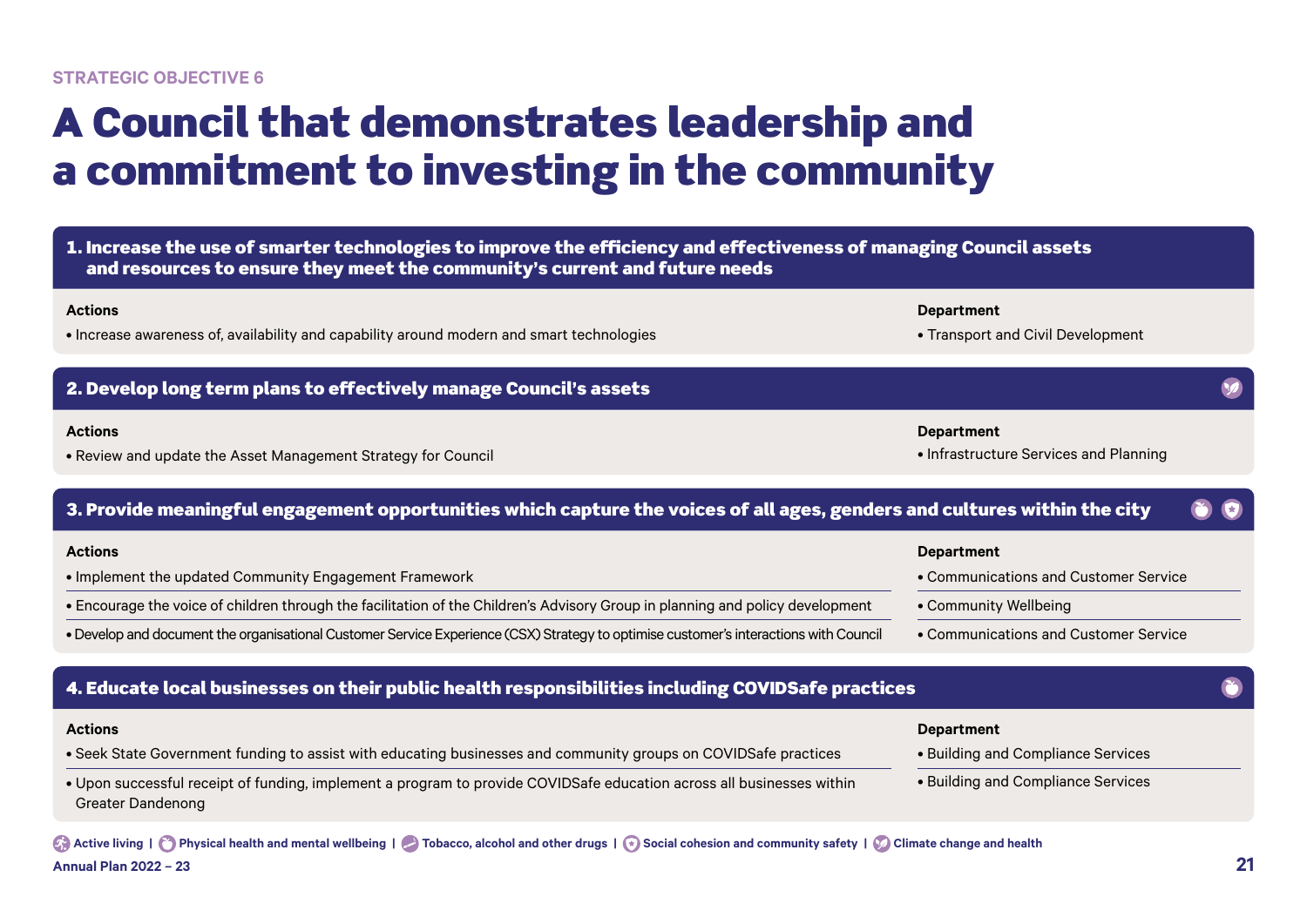# **STRATEGIC OBJECTIVE 6 |** A Council that demonstrates leadership and a commitment to investing in the community

5. Ensure Council decisions contribute towards building a smarter, more digitally enabled future for our community and organisation

| <b>Actions</b><br>. Develop and deliver a communications program to enhance the digital literacy of staff, the community and stakeholders<br>• Strengthen Council's digital governance through a continuous improvement program to ensure digital solutions meet the<br>business needs of Council | <b>Department</b><br>• Communications and Customer Service<br>• Finance and IT<br>• Communications and Customer Service |  |
|---------------------------------------------------------------------------------------------------------------------------------------------------------------------------------------------------------------------------------------------------------------------------------------------------|-------------------------------------------------------------------------------------------------------------------------|--|
| 6. Deliver Council's capital works program                                                                                                                                                                                                                                                        |                                                                                                                         |  |
| <b>Actions</b><br>• Complete key capital works across the city                                                                                                                                                                                                                                    | <b>Department</b><br>• City Improvement                                                                                 |  |
| 7. Advocate to the state government for the recovery of COVID-19 relief costs                                                                                                                                                                                                                     |                                                                                                                         |  |
| <b>Actions</b><br>• Continue to work with agencies on COVID-19 response and recovery efforts                                                                                                                                                                                                      | <b>Department</b><br>• People, Culture and Innovation                                                                   |  |
| 8. Attract investment and build partnerships with key stakeholders to ensure the sustainability, viability and growth<br>of Greater Dandenong and its major activity centres to provide jobs, housing and liveability outcomes                                                                    |                                                                                                                         |  |
| <b>Actions</b><br>. Develop an investment attraction program to encourage investment within the Dandenong, Springvale and Noble Park<br>activity centres                                                                                                                                          | <b>Department</b><br>• Business and Revitalisation                                                                      |  |
| 9. Maintain a safe and healthy workplace through a people centred systematic approach to risk management                                                                                                                                                                                          |                                                                                                                         |  |
| <b>Actions</b><br>• Implement a people-centred approach to how safety is managed across the organisation                                                                                                                                                                                          | <b>Department</b><br>• People, Culture and Innovation                                                                   |  |
| Active living   C Physical health and mental wellbeing   C Tobacco, alcohol and other drugs   @ Social cohesion and community safety   @ Climate change and health                                                                                                                                |                                                                                                                         |  |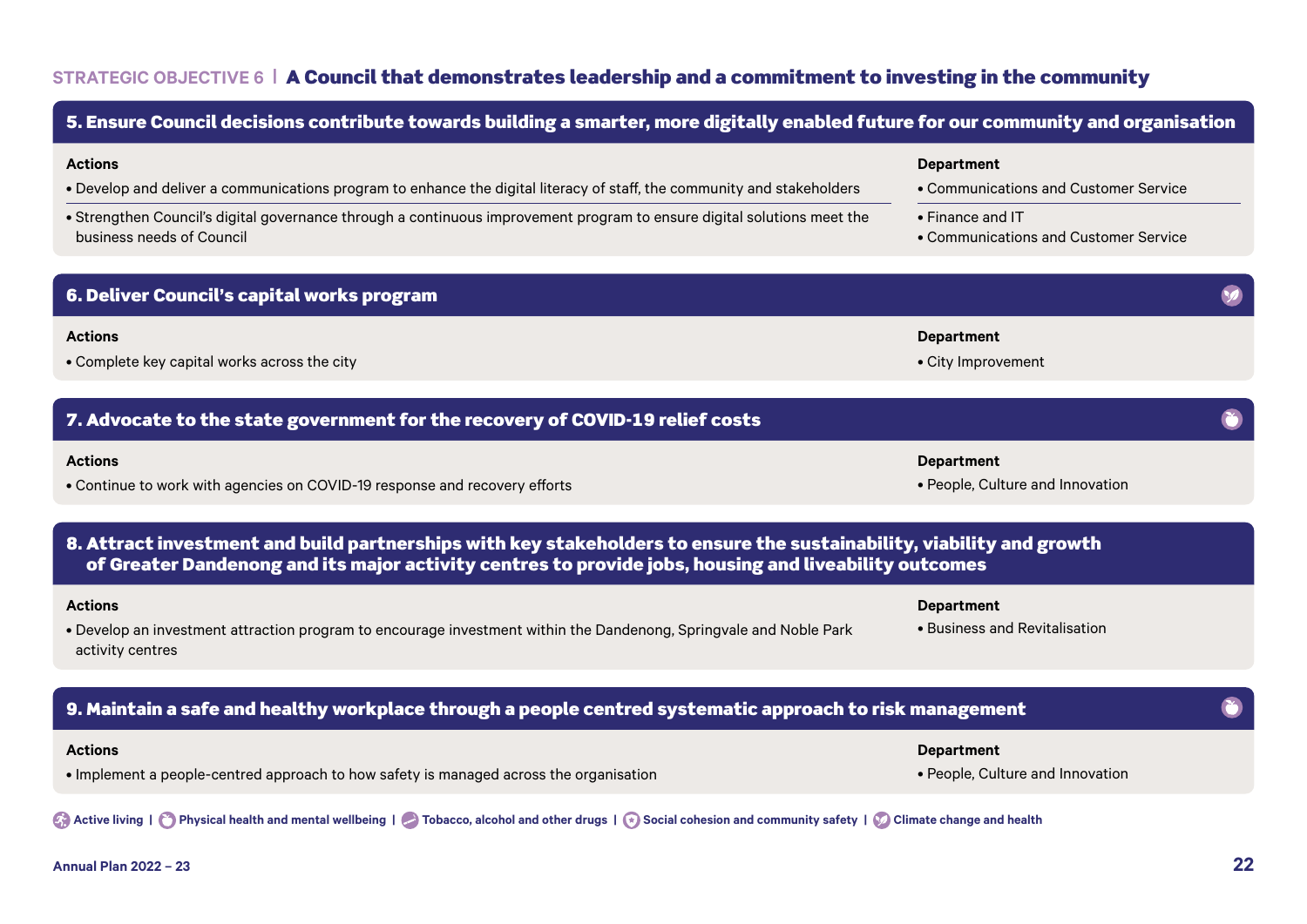# **STRATEGIC OBJECTIVE 6 |** A Council that demonstrates leadership and a commitment to investing in the community

| 10. Encourage an organisational culture of innovation and leadership                                                                                                                                                                                                                                                                                                                                                                                            |                                                                                                                  |
|-----------------------------------------------------------------------------------------------------------------------------------------------------------------------------------------------------------------------------------------------------------------------------------------------------------------------------------------------------------------------------------------------------------------------------------------------------------------|------------------------------------------------------------------------------------------------------------------|
| <b>Actions</b><br>. Complete a Workforce Management Plan and other workforce requirements under the Local Government Act 2020<br>• Develop and implement an innovation program for Council<br>. Enhance Council's efforts to achieve a united corporate culture responding to the climate emergency through a continuous<br>improvement program that aims to increase awareness of responsibility for and capability around climate change impacts<br>and risks | <b>Department</b><br>• People, Culture and Innovation<br>• People, Culture and Innovation<br>• Organisation-wide |
| 11. Ensure compliance with the Local Government Act 2020, Councillor and Staff Codes of Conduct, Council policies and all<br>legislation relevant to Council                                                                                                                                                                                                                                                                                                    |                                                                                                                  |
| <b>Actions</b>                                                                                                                                                                                                                                                                                                                                                                                                                                                  | <b>Department</b>                                                                                                |
| • Update the Legislative Compliance program across the organisation                                                                                                                                                                                                                                                                                                                                                                                             | $\bullet$ Governance                                                                                             |
| • Develop an organisation-wide Conflict of Interest framework and policy                                                                                                                                                                                                                                                                                                                                                                                        | $\bullet$ Governance                                                                                             |
| • Continue to embed consideration of climate change into Council's policies and decision making processes                                                                                                                                                                                                                                                                                                                                                       | • Organisation-wide                                                                                              |
| . Comply with the auditing and reporting requirements of the Gender Equality Act 2020 including the implementation of the<br><b>Gender Equality Action Plan</b>                                                                                                                                                                                                                                                                                                 | • People, Culture and Innovation                                                                                 |

**Active living | C** Physical health and mental wellbeing | C Tobacco, alcohol and other drugs | **C** Social cohesion and community safety | **C** Climate change and health